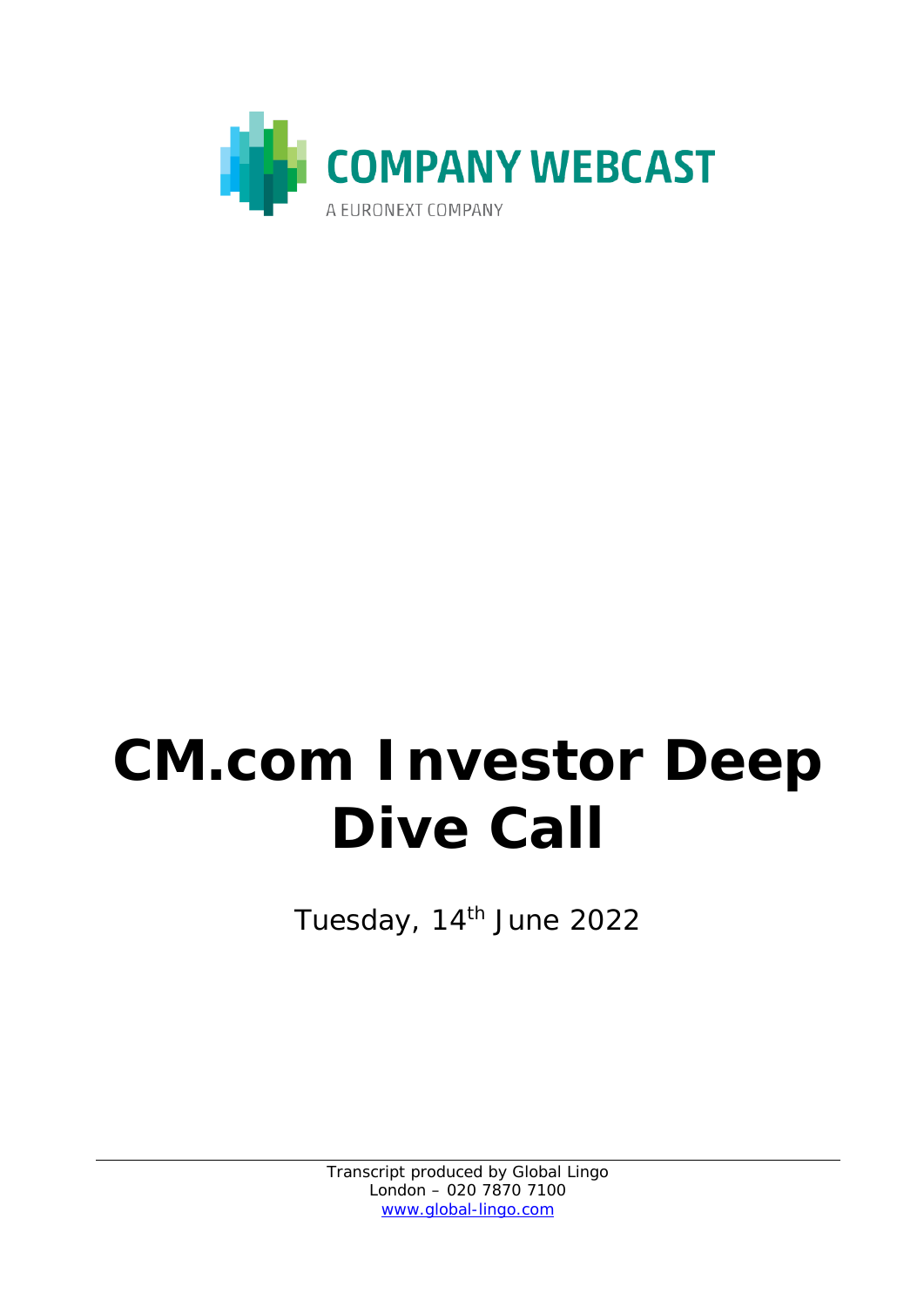## **CM.com Investor Deep Dive**

**Brian Manusama:** Good afternoon. Welcome to this CM.com Investor Deep Dive. In the next hour, we would like to share with you CM.com's achievements since becoming a listed company and our road ahead. My name is Brian Manusama, and I'm the Chief Strategy Officer at CM.com, here with Jeroen van Glabbeek, our CEO of CM, and Jörg de Graaf, our CFO.

Today's agenda for this session is as follows. First of all, Jeroen will kick off with highlighting the strategic progress made by CM since the listing and the road ahead, then Jörg will dive into the financial framework behind all of this and the financial impacts, before handing it back again to Jeroen for some closing remarks. We will end the session with the opportunity for you to ask questions. Questions may be asked via conference call or via the chat function in the webcast.

But before giving the floor to Jeroen, I would like to remind you of the Safe Harbour for forwardlooking statements, including the presentation, in this presentation, which will be shared on our website after this deep dive.

So this presentation contains forward-looking statements about the company's financial and operating results and statements regarding future performance and our management's future expectations, beliefs, goals, plans and prospects. The achievements or success of the matters covered by such forward-looking statements involves risks, uncertainties and assumptions. If any such risk or uncertainties materialise, or if any of the assumptions prove incorrect, the company's results could differ materially from the results expressed or implied by the forwardlooking statement it makes.

As further details in our Safe Harbour statements, there are a number of important factors that could cause actual results or events to differ materially from those indicated by such forwardlooking statements, including but not limited to risk associated with the effect of general economic and market conditions, the impact of geopolitical events, natural disasters, and actual or threatened public health emergencies, the impacts of foreign currency exchange rate and interest rate fluctuation on our results, our business strategy and our plan to build our business, including our strategy to be the leading provider of conversational commerce platforms.

We disclaim any obligation to update any forward-looking statements as a result of the developments occurring after the date of this presentation.

And now, I would like to give the floor to Jeroen.

**Jeroen van Glabbeek:** Hello, everybody. Today, we would like to take you on a deep dive into our business and strategy. We want to talk about how we have grown and shaped our business since IPO in February 2020, and how we see the way forwards.

So here's an overview of the key points we want to address in this session. We will first take a look at our EBITDA performance pre-IPO. Then, we will show you more about the execution of our accelerated growth strategy, as defined upon IPO. After that, we will dive deeper into our investments, both organic and inorganic. And then move to our insights on margin, OpEx scalability, and return on ongoing investments. And last but not least, our vision on our return to structurally positive EBITDA.

To start off, I would like to say that in our 22 years of history, CM.com has been profitable for the vast majority of the years before our IPO. The last three years before IPO, our average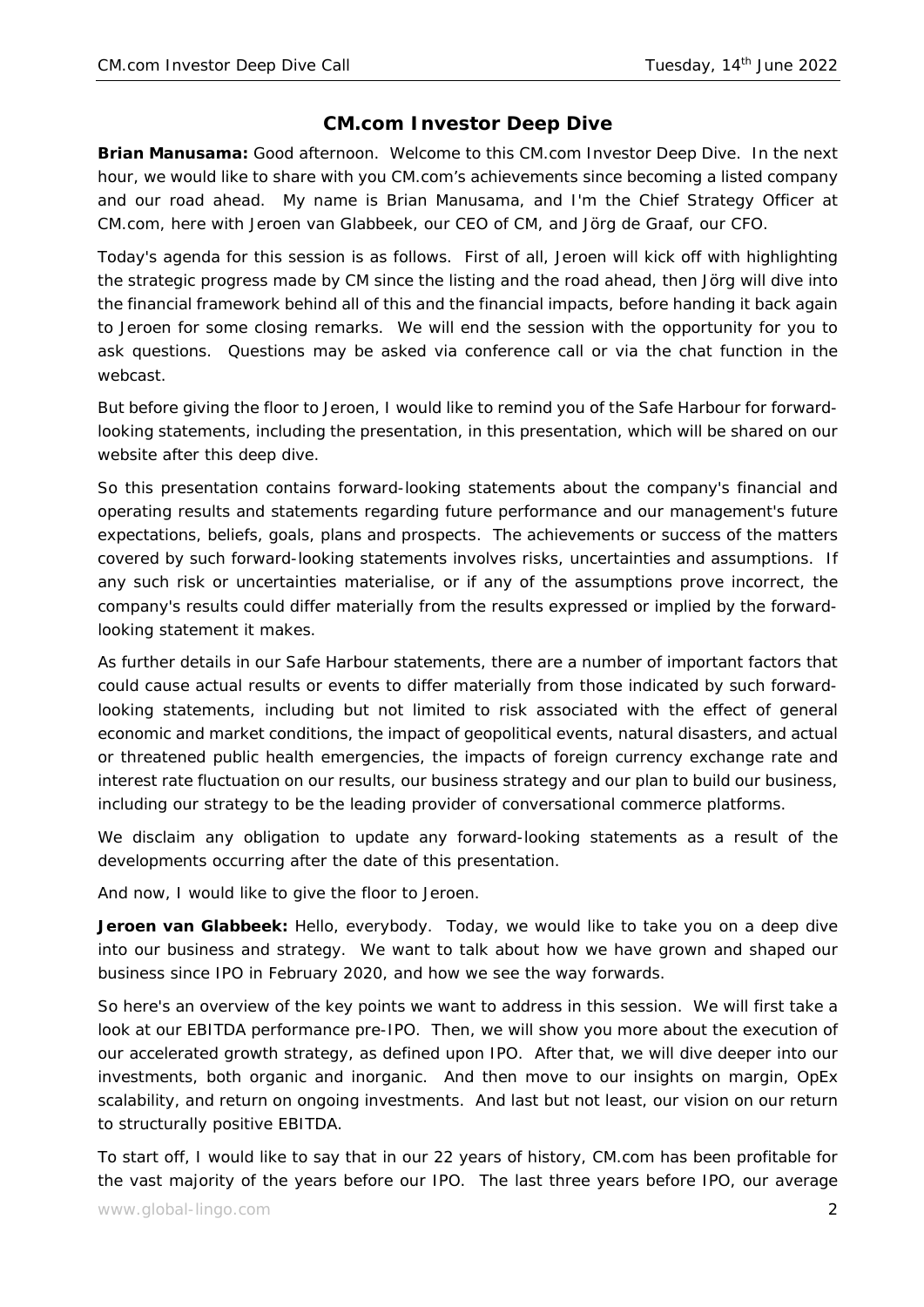EBITDA margin was 6%, and that was including the cost of growth we made at that time. Without our cost of growth, our EBITDA margin before growth was approximately 10% in 2019 according to our best management estimates.

Later on in this presentation, Jörg will show you that we estimate our last year's EBITDA margin to be around 12%. And since our revenue grew from €94 million in 2019 to €237 million in 2021, we can say that our profitability before growth has almost tripled over the last two years.

Our financial position since IPO remains strong, as we use the capital markets to attract additional capital through an accelerated book built in 2020, and a convertible bond in 2021. Per year-end 2021, we have €100 million in cash, which offers us ample room to continue to invest and grow our platform business until cash flow breakeven.

And as we continue to grow, we now also see economies of scale starting to kick in, which will further drive profitability in the years to come.

So what have we done so far and how did we get there? Here is a quick recap of the six strategic priorities we did set in 2019, shortly ahead of our IPO. These are: one, protecting and growing the core, amongst others to focus on the customer retention and pricing certainty; two, expanding our product offering; three, enhancing our platform for cross-selling; four, sales through partnerships; five, expanding our geographical footprints; and six, merger and acquisitions.

The IPO enabled us to accelerate the execution of our strategic priorities defined into new clients, new products and new markets. All combined, these have led to the following key achievements, an increase of 700 new enterprise clients. These are the clients that produce over €10,000 revenue each year.

We also won ten new major clients. These are the new clients that contribute a new revenue of even more than €1 million a year. As we'll show later on in this presentation, each new cohorts of clients bring in higher margin. This, together with the growth of existing clients has, led to a revenue growth hike from 14% in 2019 to 67% in 2021.

Then, we doubled the number of key products from seven to 14. Key products are products generating more than €1 million revenue per annum. We also achieved increase in a number of products sold per clients from 1.1 to an average of 1.3. Altogether, we make more margin on the newer and more integrated products.

Thirdly, our strategic objectives of entering new markets led to an uptick from 13 to 23 countries, where we are present, and an improved payback time of 20 months. And while we are still spending 65% of our growth OpEx in existing countries, we already see that the margin in our newest markets is higher than the more mature markets. More on that later in this presentation.

Of course, all these investments in growth did lead to more OpEx. Today, we spent almost 50% of our OpEx in growth-related initiatives. On the other end, we see that our OpEx related to running the existing business have been quite stable related to our growing revenue over the last years. We'll see later on in this presentation that we expect more economies of scale to kick in here.

We achieved these results with a disciplined investment approach. Since IPO, we spent in total approximately €100 million to drive growth in 2020 and 2021. Next to our expansion through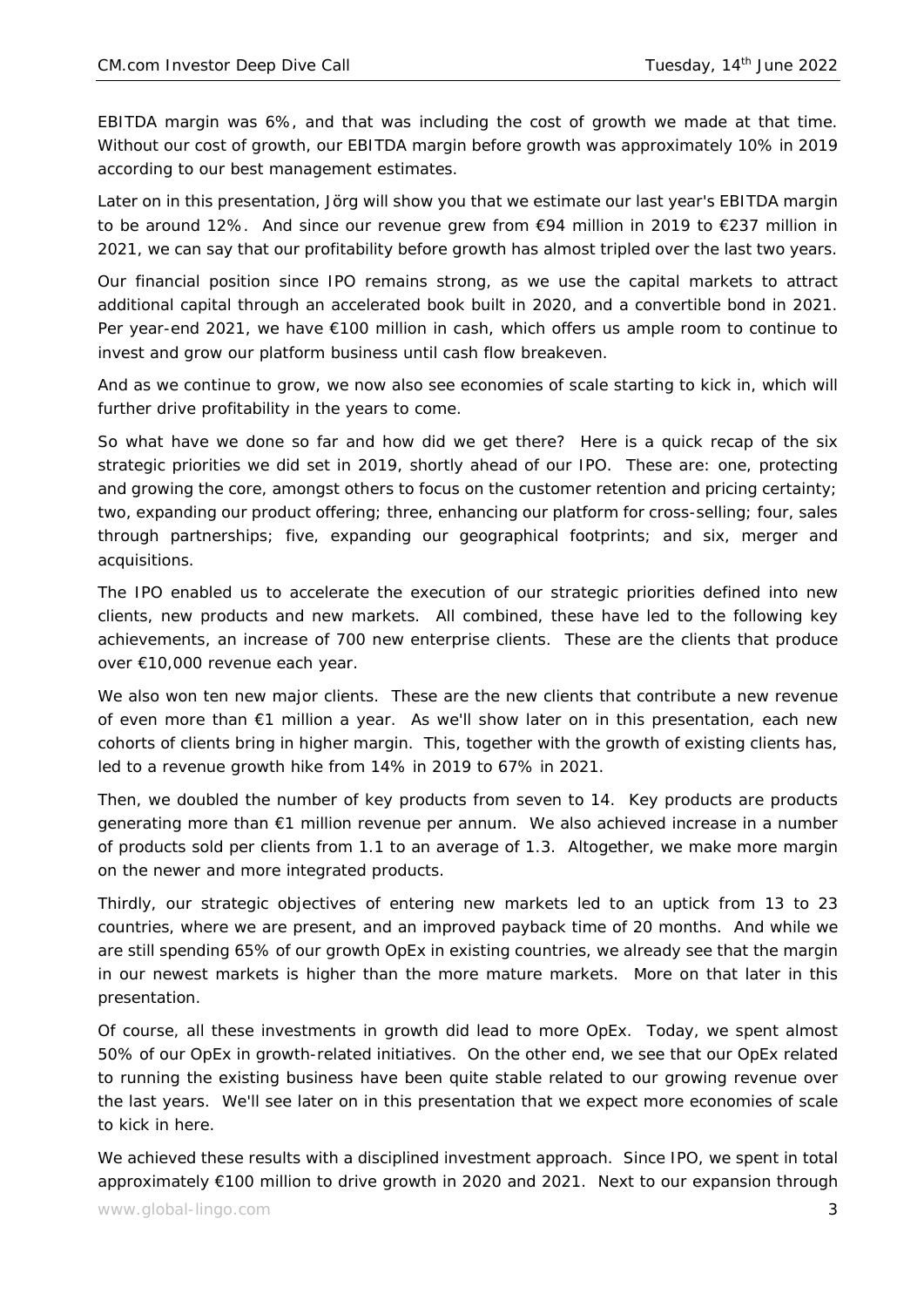acquisitions, the main growth came from the €60 million we've spent during these two years in amongst others, hiring more developers and more salespeople to organically expand our products and sell them in more geographies than ever before.

The remaining  $€40$  million, we invested in eight strategic acquisitions, mainly to expand our product portfolio. And this has been very successful. The acquisition of CX Company in the summer of 2020, for example, formed the foundation for our conversational AI cloud offering, which we now sell in 10 different geographies, up from only four at the time of acquisitions.

The acquisition of RobinHQ formed the foundation for our successful mobile service cloud products, nowadays sold in 15 geographies, up from only one in 2020. These acquisitions and the other six we did during the last two years all contributed to our revenue growth and margin uptake in the last two years. Since the IPO, our product portfolio has grown substantially due to expansion of key products with higher margins and due to increased cross-selling.

The number of key products doubled from seven to 14, mainly due to the addition of multiple SaaS products. And remember, key products are our products that generate more than  $\epsilon$ 1 million revenue each year. We have seen that our newest SaaS type of products, but also payments, come at a higher margin, and held by a focused M&A strategy at the higher growth than CPaaS.

We now see that almost 70% of our gross profit doesn't come from SMS anymore. And even though that SMS usage amongst our existing and new clients is still growing very rapidly, our new Payments, SaaS and Ticketing products just grow faster. We know that when we sell more than one product to a specific client, the client will stay longer and we will make more margin. Jörg will dive a bit deeper into this later on. That's why we focus on the cross-sell. And we now see that our average client buys 1.3 products from CM.com instead of 1.1 two years ago.

And amongst our enterprise clients, we now sell even 1.7 products per customer, up from 1.2 two years ago. Again, this will all lead to a higher margin and a lower churn. That upwards cross-sell trends is expected to continue, as we have seen the cross-sell ratio for each new client cohort increase.

In addition, we've also noted a strong annual cross-sell increase over time for all cohorts. We have pushed ahead a market expansion. Since the IPO, we have entered ten new markets. This will help us to complement our global offering to our large clients, but also it gives us more access to new geographies. While we keep investing the majority of our growth OpEx and sales in more mature and growing markets, we still allocate approximately 15% of our budget to opening new markets in order to be able to continue to also grow in three or five years from now.

Mature markets represent the bulk of our business and deliver continued growth with increasing gross margins and supported by the shift to SaaS. Scale-up markets provide for attractive economics, supported by increasing SaaS here. Scale-up markets deliver somewhat higher gross margins than mature markets. New markets are the markets which we entered in the last one or two years as part of our accelerated growth strategy.

After one year start up in implementation phase, these markets typically start to show strong growth and higher than average gross margins on the back of our expanded product portfolio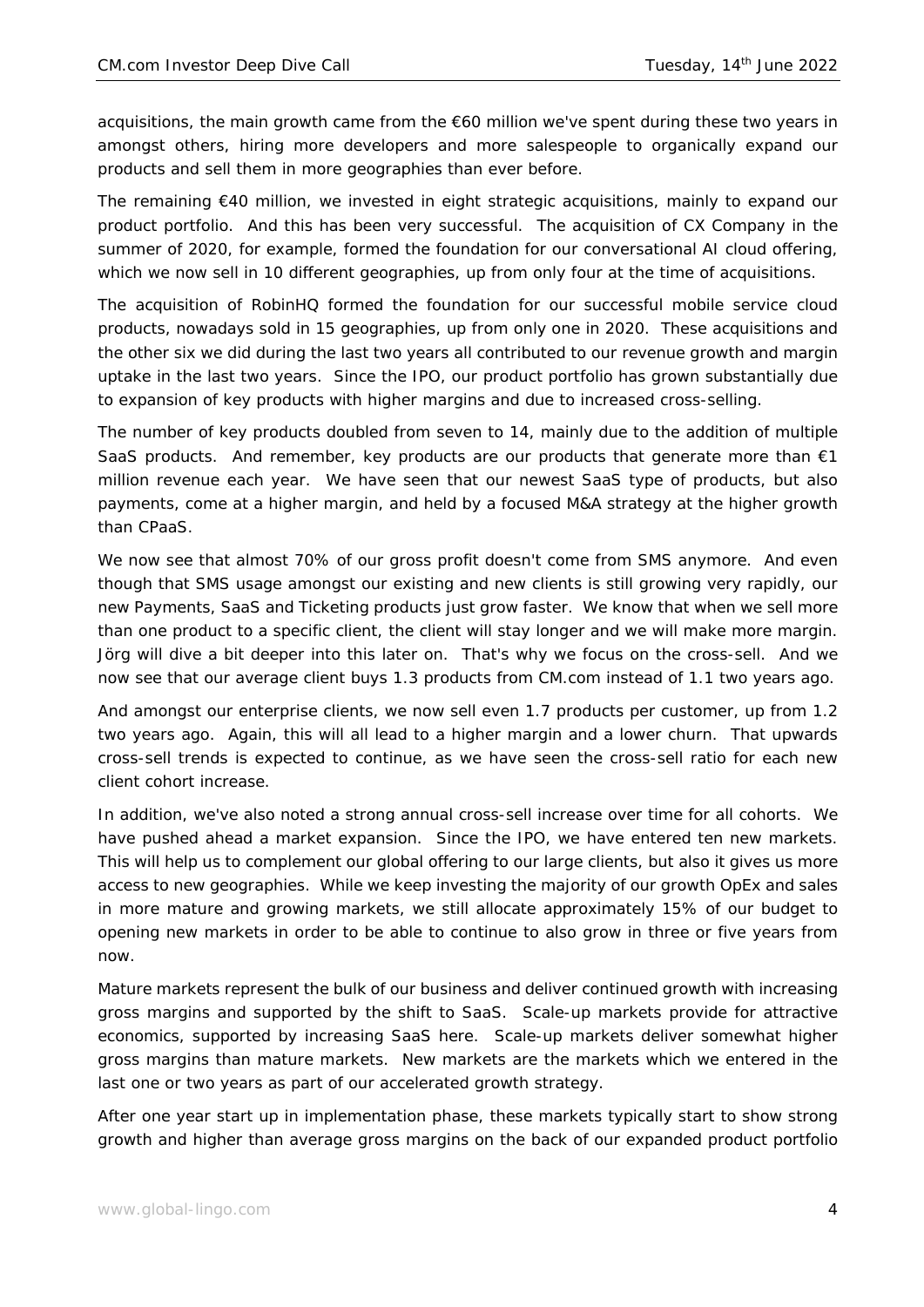and enhanced cross-sell. Since 2019, we have added over 700 new enterprise clients and ten new major clients.

We have diversified our global customer base with multiple services across eight verticals: telco and utility; technology and media; financial services; leisure and travel; retail and e-commerce, government and education; healthcare; and logistics and transportation. The number of messages, the number of voice minutes, the number of tickets sold, the volume of payments processed and our annual recurring revenue, it all grew tremendously last year, leading to more revenue at a higher margin. We strongly believe that these developments, combined to the lower OpEx relative to our revenue, will lead to a structural positive EBITDA by the end of next year.

Here are some examples of renown clients that we are growing along with through our expanded product offering and geography. We help Radius with a streamlined customer service process through SMS services and chatbots, keeping them in touch with increasingly mobile customers and stimulating cross-sell. Since 2014, we have helped Randstad with SMS general communication to easily inform jobseekers on vacancies. And since 2021, we added live chats and AI chatbots, allowing the handling of inquiries of job seekers and employees.

The key benefit for Randstad is a cost efficiency to eliminating the call centre. We support BMW Group with our SMS gateway solution to support its connected drive service. We are the perfect partner due to our worldwide and stable SMS reach, our expertise and our 24/7 support.

I now would like to hand over to our CFO, Jörg de Graaf, who will now dive deeper into the financial drivers behind these developments.

Jörg de Graaf: Thank you, Jeroen. Hello, everyone. As you have just seen in the first part of this presentation, CM.com today is offering its customers integrated solutions. More of our customers are buying a combination of products not necessarily starting with SMS. Apart from being thrilled, we can offer our customers more value. It is also core to our financial strategy. There is a direct and positive relation between the number of products we sell to a single customer and the gross margin we are making on that customer.

Simply put, a customer that buys more of our products is a higher margin customer, with average margins growing from about 20% for a single product customer to over 70% for customers with more than four products. Selling a solution that comprises multiple products typically includes higher margin products like SaaS, Ticketing or Payments. And in addition, when a customer buys more of our products, the focus is on the value we can deliver to our customer by improving their business. That is a much better conversation than a procurement discussion dominated by price.

More often, new customers buy a SaaS or Payments product from us as first product instead of SMS. As these products have a higher margin profile, we see that new customers, on average, are generating higher margins than before. When buying more products from us, this margin advantage is retained and expanded to a 15% better margin.

Since our listing in 2020, we have invested a lot in growth. But we've also delivered very strong growth results. Each year, we grow our business by existing customer staying with us and growing and spending more with us. On top of that, we added new cohort of customers each year, who will go through the same development and each new customer cohort has a higher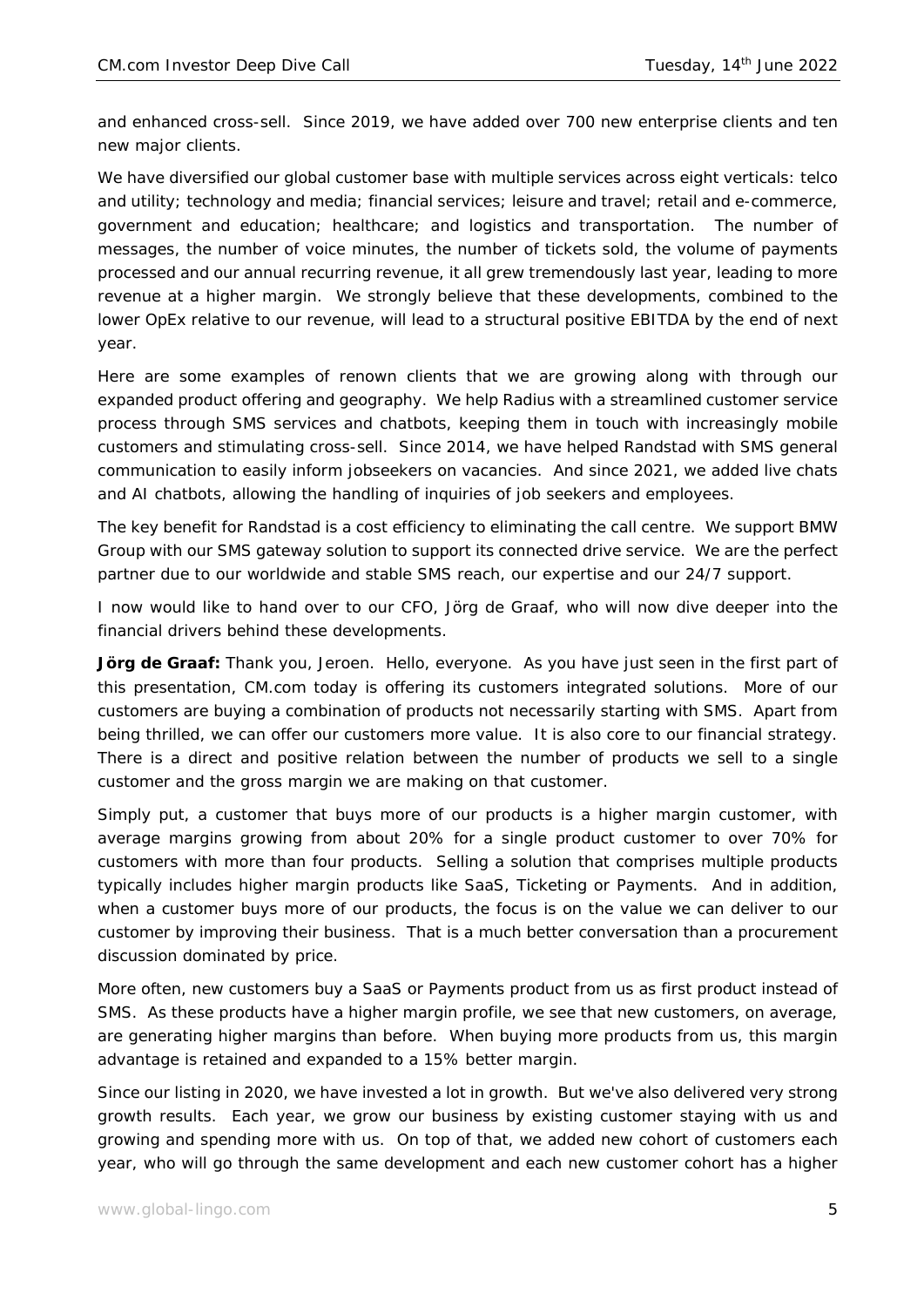margin profile than the cohort before, by taking more products on average and more often SMS not being the landing product. Sustainable revenue growth and an increase in gross margin is the first key driver of our EBITDA.

Now, turning to operating expenses. Since our listing, early 2020, we've made significant and partly upfront investments in our global organisation to drive but also to facilitate the growth acceleration we're seeing. OpEx increased by about 350% to €66 million, bringing OpEx versus revenue from 20% in 2019 to above 28% in 2021. In this presentation, we have separated the expenses in two categories: new business and existing business.

Starting with the latter. In order to build an organisation that is capable of delivering more products in many more countries in much higher volumes, while also making the transition from a privately held company to being a publicly listed company, we had to invest, invest in people in operations, people supporting existing customers, build out our staff functions, etc., but also create onboarding and training programmes for our employees. And very importantly, we built for scale by acquiring and implementing systems, processes and tooling, allowing us to operate efficiently when becoming a much larger company.

We made these investments of keeping the OpEx for existing business as percentage of revenue stable at 15%. Since many of these costs arose from zero, because we simply didn't have any of it, the development of these costs in the future will be much more incremental, and thus, costs for existing business as percentage of revenue will decline. You can already see that by looking at our FTE growth numbers.

As we have mentioned before, we're comfortable growing organically by about 200 FTE per year. If you do the math of adding 200 FTE each year, you will see that due to the higher employee base, the annual increases of headcount is going to come down from about 90% in 2020, to less than 20% in 2023. These economies of scale in our OpEx for existing business are the second key driver of our EBITDA.

As part of our growth strategy announced prior to the listing, we invested and are investing a lot in growth. The OpEx investments in new business increased from €5 million in 2019, to approximately €32 million in 2021. We've hired many new colleagues in marketing and sales. We quadrupled the marketing budget, opened new offices around the globe. And some of these costs will also start growing more incrementally, now that we have put things in place.

But investments in direct commercial capacity will continue to grow, and we will invest more every year. On average, these investments have a payback time of about 20 months, which we believe is a pretty reasonable return, certainly when comparing it to inorganic growth. If we look a bit closer at the payback time, then we should make a distinction between mature markets, where we are an established player selling a larger part of our portfolio, scale-up markets, where we have an existing customer base, where we are building our brands and where we are expanding our portfolio. And finally, the new markets, where we're just getting started.

About 65% of new business OpEx, we are investing in mature markets that are delivering us the best returns with payback times of around 17 months average. As you would expect, scaleup and new markets are, from a commercial perspective, less efficient with longer payback times. As we keep developing our presence in these countries, we expect them to grow in maturity, and thereby improving the overall payback time.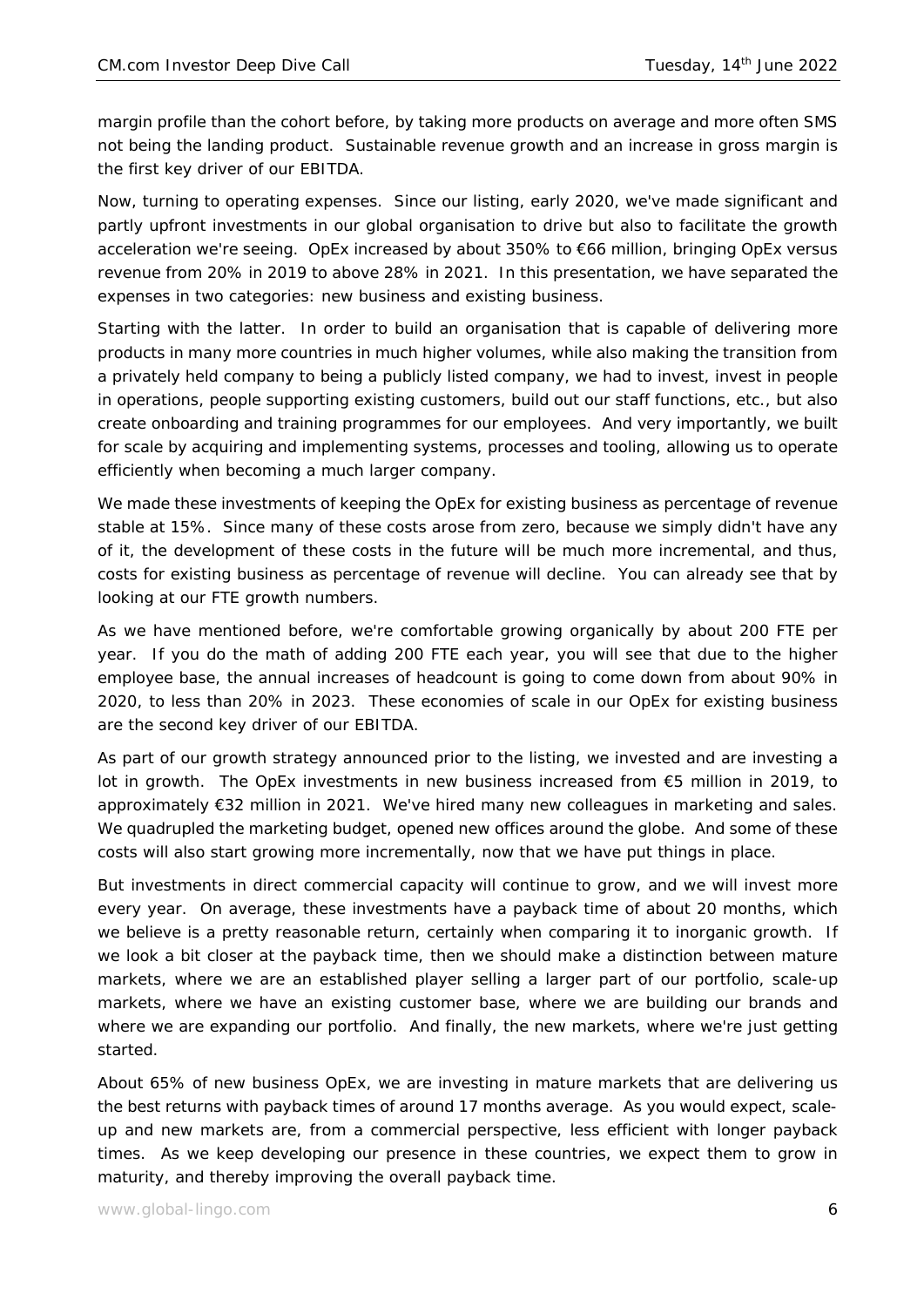To return on our growth investments is the third key driver of our EBITDA. Thanks to all of these efforts, investments and achievements since our listing, we're now in a pretty good shape. This is best illustrated if we set our new business apart and look under the hood to the performance of our existing business. As also discussed by Jeroen, in 2019, our existing business delivered an EBITDA of around €10 million. In 2021, this number has almost tripled and approaches €30 million, about 10% of revenue, proving the strong fundamentals and attractive profile of our business.

Now, when bringing all of this together in a financial model, it shows that we have an existing base that will keep growing that will see an increase in gross margin over time as we are selling more products to our existing customers and we'll add new cohorts of customers on top with a better margin profile each year. At the same time, the cost we have to make to service these customers will go down as a percentage of revenue due to economies of scale resulting in an increase in EBITDA on existing customers. And although, we will invest more each year to attract new customers, the EBITDA from the existing customers will exceed that amount from the end of 2023 onwards.

By the end of 2021, CM.com had €100 million in cash available. We are confident that the investments in our organic growth strategy needed to reach the point of not only being EBITDA breakeven, but also cash flow breakeven, can be covered by our current cash position.

And herewith, I would like to hand back over to Jeroen for his concluding remarks.

Jeroen van Glabbeek: Thanks, Jörg. We have seen now many aspects that will contribute to our paths to profitability. In the essence, we spoke about higher margin on new business, consisting of: higher margin on new clients; higher margin on new products; and higher margin on new markets. And this is already happening. And we have showed the progress of these developments in this presentation.

We also addressed the lower operational expenditures relative to our revenue, consisting of: lower OpEx on existing business through economies of scale; lower customer acquisition costs through increased sales efficiency. And after years of scaling up, this lower OpEx relative to our revenue, that is where our focus is now.

To conclude our deep dive, I would like to recap the highlights we addressed today. A strong track record of profitability pre-IPO; a sustainable execution of accelerated growth strategy upon IPO; a disciplined and prudent investment of €100 million, both organic as inorganic. This has all led to: one, higher margin; two, OpEx scalability; and three, improved markets payback.

Our existing business is delivering over 12% EBITDA margin, in euros, almost tripling since 2019. We expect to return to structurally positive EBITDA towards the end of 2023, whilst continuing step up in growth investments.

With this, I would like to conclude our presentation and hand over to Brian to open the discussion. Thanks.

## **Questions and Answers**

www.global-lingo.com  $\overline{7}$ **Brian Manusama:** All right. Thank you, Jeroen. Thank you, Jörg, for these great insights. The Q&A has now been enabled, that means for you that you have the opportunity to ask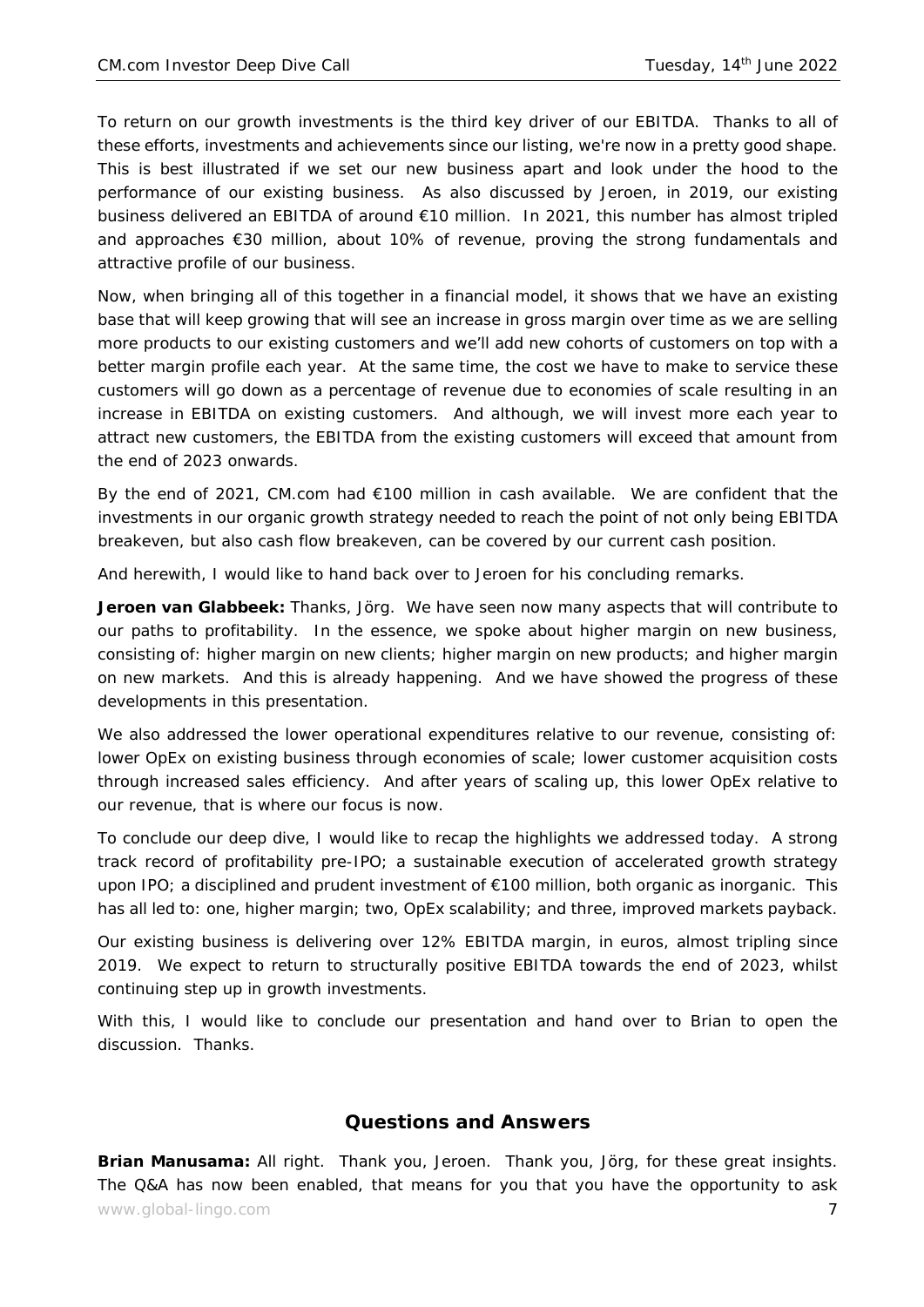questions. If you'd like to do so, please press star one and then we will put you in the queue. We have an operating – an operator managing this queue for us. And when the operator has unmuted your line, please don't forget to unmute yourself, of course, also. And then you will be live in the call. And please start by introducing yourself with your name and the company name. And then please ask your question.

Before we do that, Jörg, thank you for the great insights that you shared with us. If you would summarise our mid-term outlook, how would you specify that for us?

**Jörg de Graaf:** Yeah. Thank you, Brian. A lot of information has been shared in the last couple of minutes. The translating all of that to a more specific outlook in the mid-term, we are expecting on some of our key financials, then while maintaining our growth ambitions, we believe that our gross margin is going to develop from the mid-20s that we're seeing today to the very top end of the 20s in the end of that term – in the mid-term.

We also expect the OpEx to revenue that today is very high in the 20s, close to 30s to come down as a result of economies of scale to the very low 20%. And then as a result, the EBITDA margin that we will be generating is going to be around mid-single digit. And that will result in an EBITDA performance that is substantial enough to make sure that the refinancing of our convertible bond will be very well doable with a very reasonable leverage. So yeah, we can also be comfortable and confident about that part.

**Brian Manusama:** All right. Great. Thank you, Jörg, for your explanation. Why don't we go to the first caller for the first questions. Susan, can you help us?

**Operator:** The first question comes from the line of Charles Brennan from Jefferies. Please go ahead.

**Charles Brennan (Jefferies):** Great. Thanks for taking my questions. I've got two actually. Firstly, it's obviously very nice that you're communicating this visibility and on the path to profitability. Have you actually changed the way in which you're managing the business to drive a faster path to profitability? Or is this just a communication of the plan you always had at the time of IPO that you perhaps didn't communicate to us?

And then secondly, you touched on the convertible bonds. Are you suggesting in 2026, we should be looking at a mid-single digit EBITDA margin, or by 2026, you're expecting that margin to be higher than that? Thank you.

**Brian Manusama:** Fantastic. Thank you, Charles, for sharing this question for us. Changed path and convertible bonds. So I would say, let's go first with Jeroen for the changed path of our strategy.

**Jeroen van Glabbeek:** Yes. Now, Charles, what we are doing today is, indeed, more like explain in a better way how we – how our initial strategy also turn us out into profitability. So what we communicated during the IPO in the first years was mainly about us being a tech company and fast growing. And most of the communication – lots of the questions we got asked were about growth, we grown tremendously in the last year, 67%, of which was 62% organic, year before 55%. So tremendous growth.

But speaking to investors, speaking with investors, listening to investors, we got more and more questions about not only how fast could we grow, but also how do our strategy leads – how does our strategy lead towards a profitability. And that's what we try to explain better.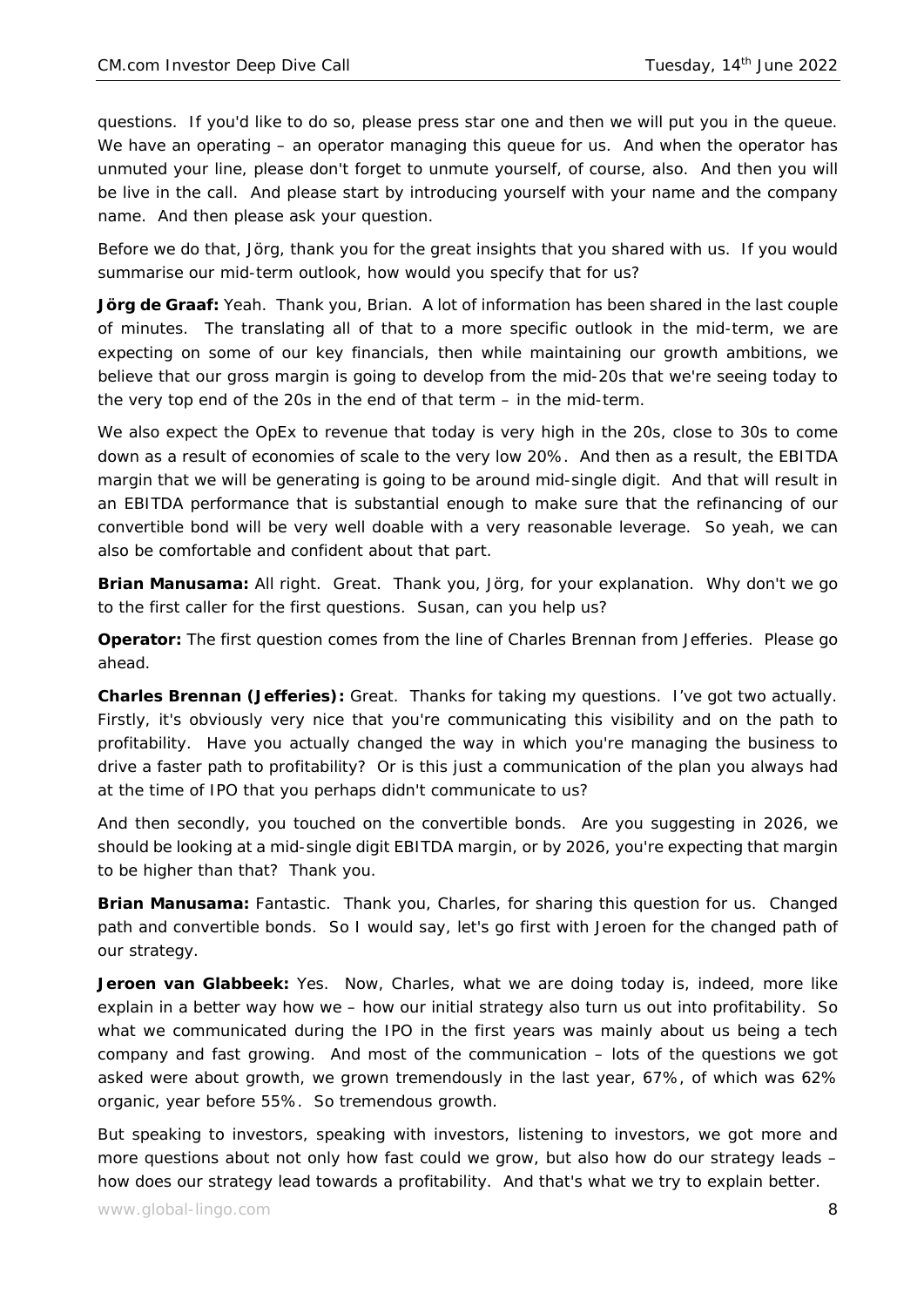So to answer your question more directly in terms of path to profitability, I don't think we are really changing what we do. We keep on investing in growth. But what we're doing today is trying to explain in a better way, how this growth is not only driving our revenue, but actually it's also increasing our gross margin and that will lead in our expectations towards more possibility in the coming year. So it's more like a deep dive, so to say.

**Brian Manusama:** Great. Thank you, Jeroen, for sharing this with us. And then, Charles, the second question was more around the convertible bonds. I assume, Jörg, you want to take that one.

**Jörg de Graaf:** Yes, happy to take that one. Yeah, so the mid-single-digit EBITDA margin that we are expecting may actually be even a little before the expiration of the convertible bond. Yeah, the point we really like to stress here is that by the time we have to – well, either convert it or roll it over into something new, we are comfortable with our current strategy and outlook, that the amount of EBITDA that we will be generating at that point in time will be more than enough to refinance it in a senior debt way, with a very reasonable and prudent leverage.

**Brian Manusama:** All right. Fantastic. Thank you.

**Charles Brennan:** Can I add an additional question that's unrelated. You've obviously shown us how the growth investments are going to fade as a percentage of revenue going forwards. But there's obviously a trade-off between investments and growth. How should we think about the fading growth rates as you fade the amount of investment that you're making?

**Jeroen van Glabbeek:** Yeah, you take it.

**Brian Manusama:** Jörg?

**Jeroen van Glabbeek:** I'll open the right sheet for this and that we can share them as well.

Jörg de Graaf: Yeah. So indeed, as we are - as we explained, in terms of the improvement of our OpEx to revenue, the majority of that will result from efficiency in servicing our existing business that is growing. At the same time, we will be spending more in absolute amount on growth. And we are expecting that the growth ambitions that we already announced will fit within the investments framework that we are presenting right here.

**Brian Manusama:** Does this answer your question, Charles?

**Charles Brennan:** Yeah, that's good. Thank you.

**Brian Manusama:** Fantastic. Thank you so much. Thanks for your question, Charles. Then we go to the next questions.

**Operator:** The next question comes from the line of Nigel van Putten from Kempen & Co. Please go ahead.

**Nigel van Putten (Kempen):** Hi, good afternoon. I've got a question. Now you're introducing medium term targets. Should these replace the long-term targets?

**Brian Manusama:** Thanks, Nigel. Hope you're well. Jeroen, do you want to take that one?

**Jeroen van Glabbeek:** Yes. The guidance we give a bit today. We also have a sheet about it. I will show you in a minute. Let's go to it. It's like a bit further, we will share the sheets just after this presentation so you have them also as a reference. But here you see it.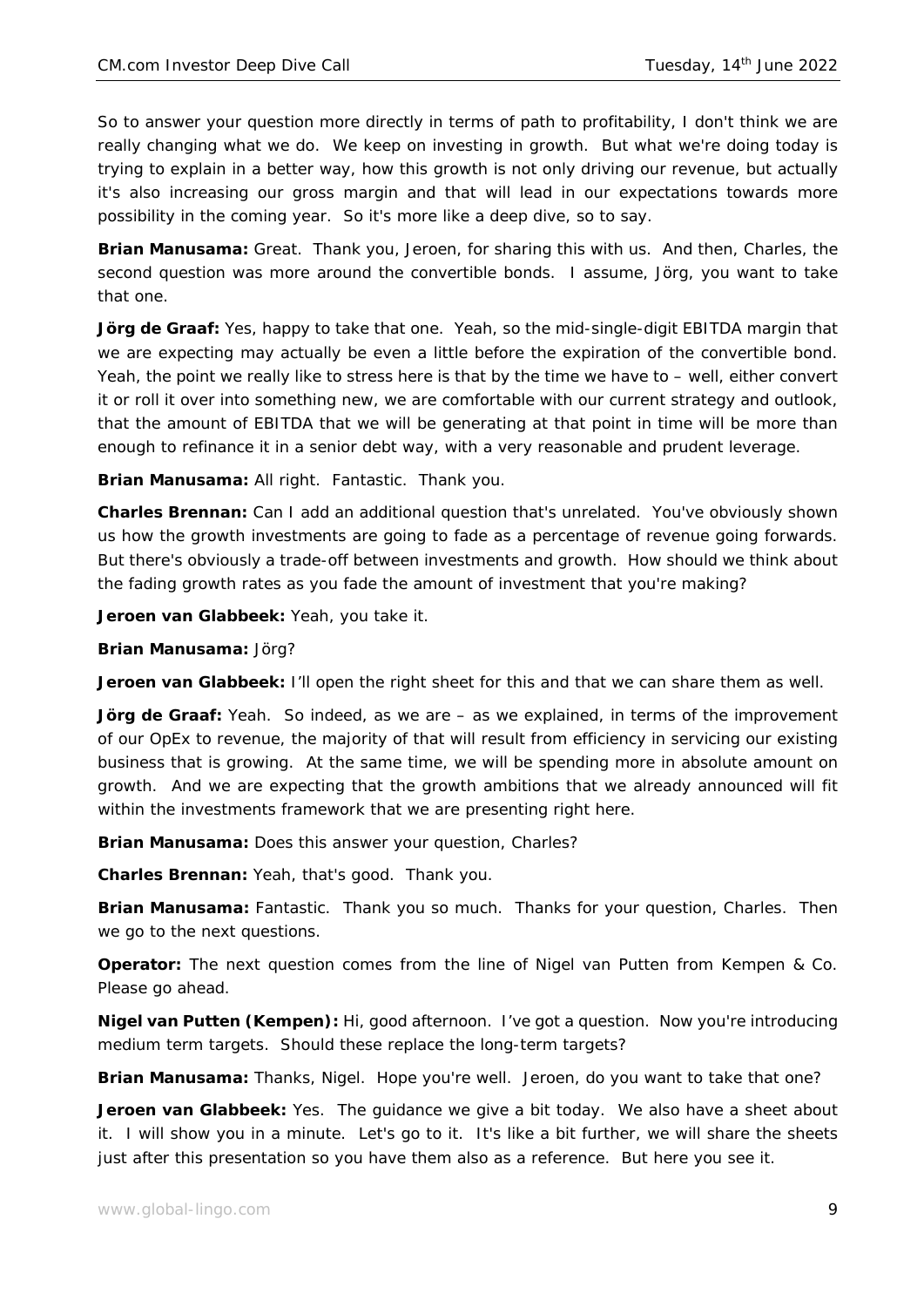Now, in the answer to your question, Nigel, this is more like how – what we want to talk today about our mid-term outlook gross margin and EBITDA margin. Of course, we also communicated a few months ago during our first quarter results the outlook for this year in terms of revenue growth. And we have also the other guidance about margin CapEx and that stays as it is. For today, we want to actually add this mid-term outlook regarding the margin EBITDA to this presentation.

**Nigel van Putten:** You continue to guide for 30% growth, although it's already in the medium term. That doesn't change. Then CapEx, 5% of revenue. That stays in place. So if you're guiding for mid-single-digit EBITDA minus 5% R&D capitalisation, how significant will free cash flow be in terms of – would it be positive by then? And by what extent? Is there any percentage you were – is that – is it a fair sort of calculation that you take EBITDA and at least to track 5%. Well, then there's taxes obviously. So to what extent will free cash flow be more than slight single digit, or, yeah, go over that?

#### **Brian Manusama:** Jörg?

**Jörg de Graaf:** Yes. So I think, yeah, we should look at this in how these KPIs develop. So our EBITDA margin will develop upward. Also from mid-single digit onward, this is just in the mid-term, but it will continue to develop upwards while we expect our CapEx to develop downwards. So therefore, there is a crossing point, yeah, not too far after hitting EBITDA breakeven, when we will be free cash flow breakeven, but we expect that gap to widen if we look at the longer term, that's also where we issued our guidance on EBITDA and CapEx percentage.

**Nigel van Putten:** Now very specific, because you said you're going to keep your long-term targets. So to what extent will CapEx not be 5% of revenue? I mean, if I don't understand your answer, I guess. So will it or will it not be 5% of revenue?

**Jörg de Graaf:** CapEx right now is more than 5% as a percent of revenue. So right now we're investing more. As we are growing and as we are scaling, we expect that percentage to come down. So if you look at the mid-term, then from where we are today, we are already on our way to hitting that 5%. That 5% is more long-term. So it's more on the journey towards the 5% that we're issuing this mid-term guidance.

#### **Nigel van Putten:** So it's above 5%?

**Jörg de Graaf:** It will be in the mid-term probably slightly above 5%, as we are declining from the 8% we are today towards the 5%.

**Nigel van Putten:** Okay. So then back to the EBITDA mid-single-digit minus 5%. How do you guide on free cash flow? How should we think about that?

**Jörg de Graaf:** Yeah, right now, we don't guide specifically on free cash flow. But within – we expect that approximately within 12 to 16 months after become EBITDA breakeven, we will also be cash flow breakeven, and therefore grow and growing going forward.

**Nigel van Putten:** So I guess you're implying that EBITDA will be mid- to high-single digits then? Because if it's mid-single digit minus 5% – yeah, sorry to keep pressing this point, but it seems confusing.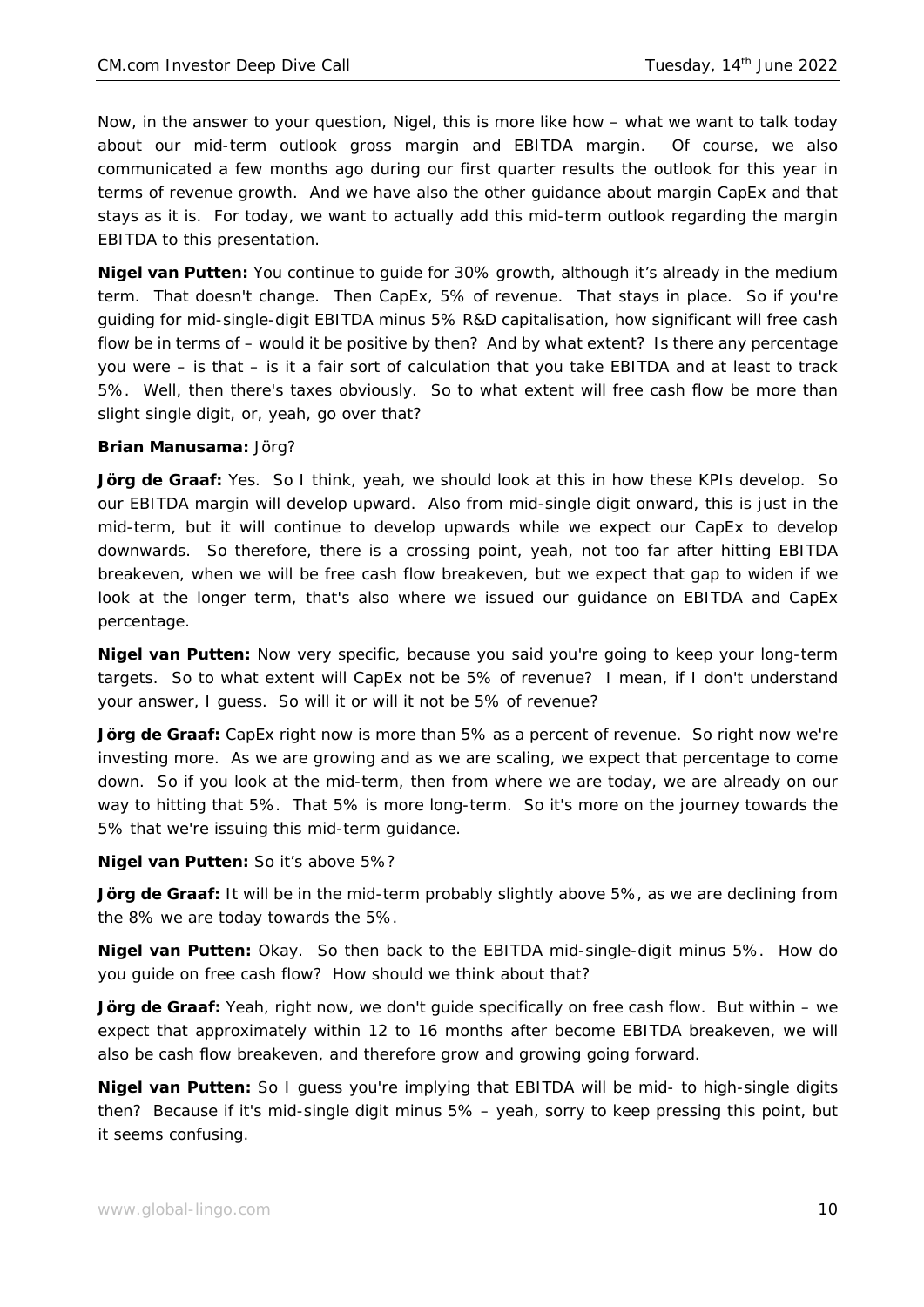**Jörg de Graaf:** So if the EBITDA margin is mid-single digit and our CapEx is, at that point in time, still a little bit higher, it means that at the moment, we hit EBITDA breakeven, we will still be cash flow negative, because we will be investing more. But we expect that to diverge quickly after where our EBITDA margin indeed will increase to more than single digit – mid-single digit and our CapEx will go down to 5%. So that means within a year after hitting EBITDA breakeven, approximately, give or take a couple of months, EBITDA percentage will exceed CapEx percentage over revenue.

**Nigel van Putten:** Okay, thank you. Maybe another question in terms of, to what extent can you disclose the sales you currently have through partnerships as a percentage of revenue? It's one of the six building blocks. But I don't think you ever sort of disclosed to what extent you use partners, in what segments specifically and to what extent that meaningful from a revenue base?

**Brian Manusama:** Thanks. Jeroen, do you want to take that one?

**Jeroen van Glabbeek:** Yeah, you can do as well that, because it's part of the strategy, of course, the partnerships is very important for us. And we see that that works. It has – it's full attention. We really believe that today, our main way of growing is organic growth through direct sales. But then, after direct sales, we also have indirect sales and e-commerce. Indirect sales, sales through partners is something we're really developing. It's something which is increasing. We see it working in more and more geographies where we are active, especially in US, I would say is, we have quite a strong proposition to sell also true partnerships who are active in the US market and building trust with their clients.

So central partnerships is working and growing. We have chosen, indeed, today not to give exact figures about this, because still – well, while we're still building this out and also improving our KPIs and an internal reporting around this topic, so for today, we don't share a concrete number of how successful our partnership strategy is. But I'll expect that in the future, we can also talk a bit more about this, but it is – yeah, it is becoming more and more important revenue driver for CM.com at the moment.

**Nigel van Putten:** Okay. Thank you very much.

**Brian Manusama:** Thank you for all your questions. Let's go to the next caller on line.

**Operator:** So next question comes from the line of Wim Gille from AOB[?]. Please go ahead.

**Wim Gille (ABN AMRO):** Yes. Hi. Can you hear me?

**Jeroen van Glabbeek:** Yeah. Loud and clear, Wim.

**Wim Gille:** Very good. Good morning. Wim Gille from ABN AMRO-ODDO. I've got three questions. First of all, in the presentation, you made it clear that you have seven new key products that generate more than a €1 million in revenues per year. How many of those products did you acquire in the last two years, and how many did you develop internally? And I know it's a very difficult question to answer, but do you have any feeling on how many of those key products you have in the pipeline for release in the coming, let's say, one, two years? That's the first question.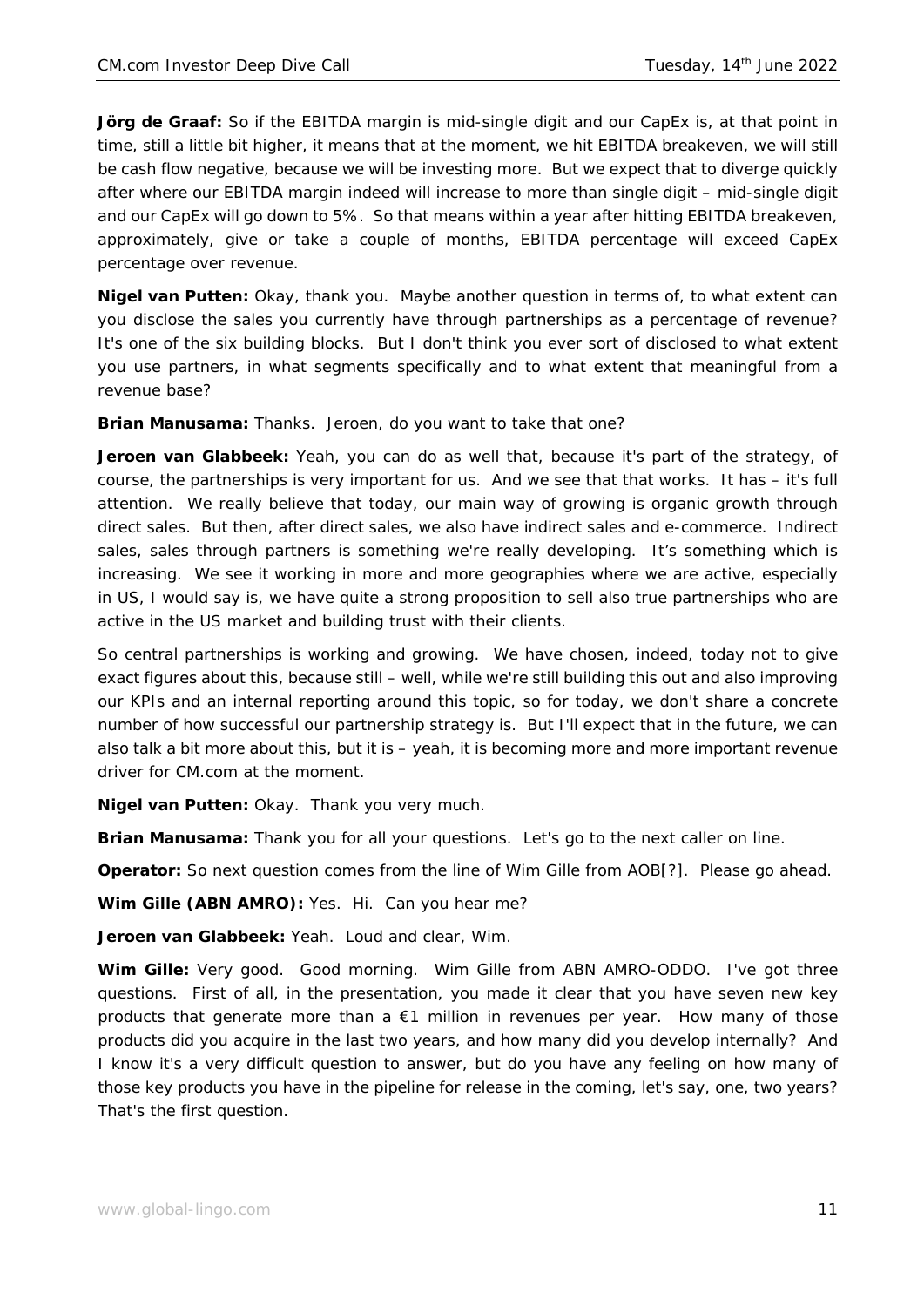The second is on the new markets that you opened up. And you already indicated the ten new markets that you opened up since IPO. Can you give us an indication which are the most successful launches that you did, and if there are any markets that did not develop as planned?

And as a follow up to that one, if you look at your markets, and you spread them out over Europe versus Americas versus APAC, can you give us a bit of a feeling which products are doing really well in these three regions. So if you compare that to Europe versus America versus APAC, which products are you selling mostly in each of these three?

And then lastly, on the cross-sell. You made it pretty clear that cross-sell keeps going up, arguably, a little bit from a low base, if you look at the broadness of your product portfolio, 1.2 or 1.3 products per client does not kind of look too high. So I assume that there's upside in that, at least as an aspiration to go up. Can you give us a bit of a feeling on where you expect the number to be in the mid-term? And also, how do you incentivise your sales force to basically – or your, let's say, account management teams to basically achieve that cross-sell?

**Brian Manusama:** Great. Great questions, Wim. Thank you for that. I think he sneaked in a fourth one, to be honest. But first of all, it was on our key products and how we are moving forward in that, about new markets and how successful we are in those new markets, and also what products are associated with that. And then about the cross-sell question. Do you want to take that first?

**Jeroen van Glabbeek:** Yes, please. Yes, about seven new products. We also have seven products. Now we have seven new key products on top of that, total 14. Some of them we acquired through acquisitions, or what we already – these stakes we acquired the foundation of this new product. So we have a strategy, of course, of how we want to grow, adds more value for our clients and how we step by step want to add features to our platform. And it's always a buy or build decision.

So what we did during COVID during lockdowns, yeah, we looked around mostly within the cloud – close surroundings in Netherlands, what type of technology could we buy for an affordable price and add to our platform to add value for our clients. Because that's always the most important thing. And I really think that three products really were able to deliver so far to the markets because we started by buying the foundation with acquisition.

I think we mentioned two of them already during the presentation. CX Company, there was an AI – conversational AI company, where we bought the technology to really understand the conversation and we took that technology, we implemented and integrated in our platform and made it available for all our clients around the world. So I think that's one product, which we wouldn't be at the level where we are today if we didn't made that acquisition at that time.

Second, we did – we bought RobinHQ. We also mentioned during the presentation that we bought Robin, a great acquisition. Yeah. I think the top of conversational dashboarding is start first for us of CCaaS actually, Contact Centre-as-a-Service. We took the technology, integrated in our platform, made it available globally. And now we sell it also globally. So that's second.

And then thirdly, we – I think also worthwhile mentioning is PayPlaza. They have point of sale technology. Yeah, we were in payments. We did a lot of online payments. But we saw that most of our web shops also has physical shops, and physical retail shops have also e-commerce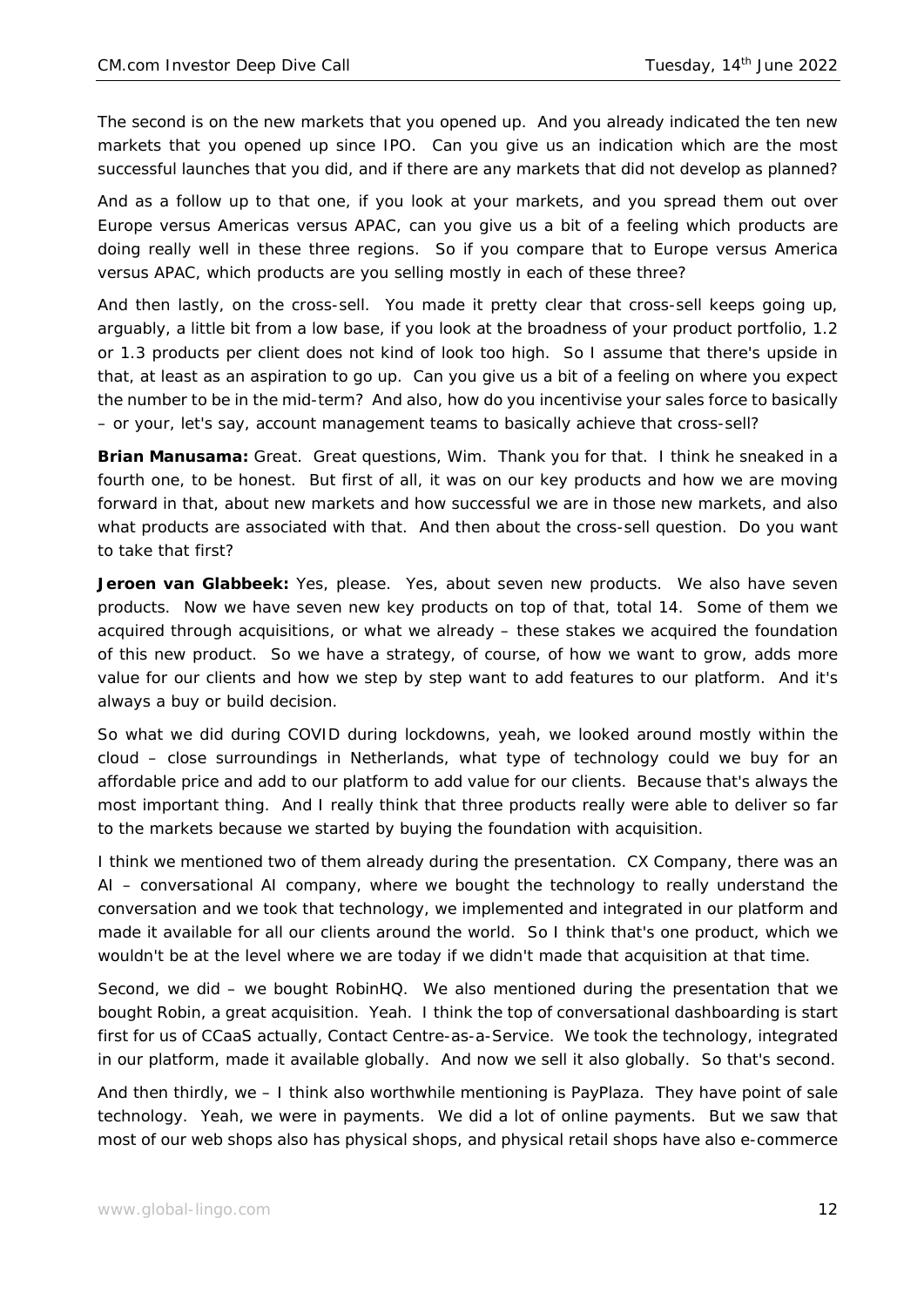nowadays. So it is not only online or offline sales. It is more integrated, more omnichannel. And that's why we acquired the technology of PayPlaza.

I think those three acquisitions were a starting point of the new products. But on top of that, the other four products I would say we more built in-house from scratch and scaled them up. So it's a bit 50-50, where, yeah, our own team of R&D developed new products, and, yeah, fuelled by the acquisitions. I think that's the best answer I could give about these seven new products.

Then the ten new markets. So we opened a lot of new countries in the last two years. And what we basically do is we start with the mature markets we have. We have the scale-up markets. And then being on the ground, being in those countries in the world with the local people we have, we always come up with new ideas. We see more new opportunities. And that's how we develop our growing strategy.

So around these new markets, we look around to see, okay, where can we go next. We get a lot of intel, also from our clients, but also from partners like Google, WhatsApp and Apple. They also share with us some insights of where our potential clients can be, where WhatsApp is growing fast. So we take all this experience and knowledge and also the things we hear from speaking to candidates, listening to clients. And yeah, this led to the next ten markets.

The next – yeah, the newest 10 markets they are, we just opened them one or two years ago. And so we could not quite already judge which one is the best or which is going better, or we are learning a lot. We are adapting very quickly. And we know that after a few years – actually after the first year already, we have a more solid plan based on facts and experience in that specific country how to develop it first.

So for the first ten markets, yeah, we cannot say that much more at the moment of what's going well or not. But we see the overall strategy, yeah, so opening more countries at the same time, learning a lot, getting a lot of information that, yeah, will lead to further growth. And that's why we're still investing 15% of our OpEx in growth in those ten markets.

And then cross-sell, you mentioned cross-sell, 1.3 products at the moment. That's for all our clients, but we do have a lot of clients. So we had all our clients – we took all the clients we have spending more than  $\epsilon$ 100 a year with us. And then we figured out, okay, at the moment, they use 1.3 products. If we look at the more meaningful clients, and we call them the key clients, or the enterprise clients, spending more than €10,000 revenue a year with us, they have 1.7 products on average.

So you could say that the majority of our enterprise customers use multiple features and multiple products already. And yeah, we do everything we can to sell them more, to let them use more, to make them more successful with our platform. And then that is working very well. Each year, we have more new clients, having more new – using more new features of our platform and growing further. So yeah, strategy works. But there's still, yeah, a lot of room to grow further and to develop it further. And that's what we're doing with our enhanced sales team every day.

I hope I answered more – most of the questions. But you have also some deep dive questions. So about the geographies globally, what is it, part of the world where are we selling what?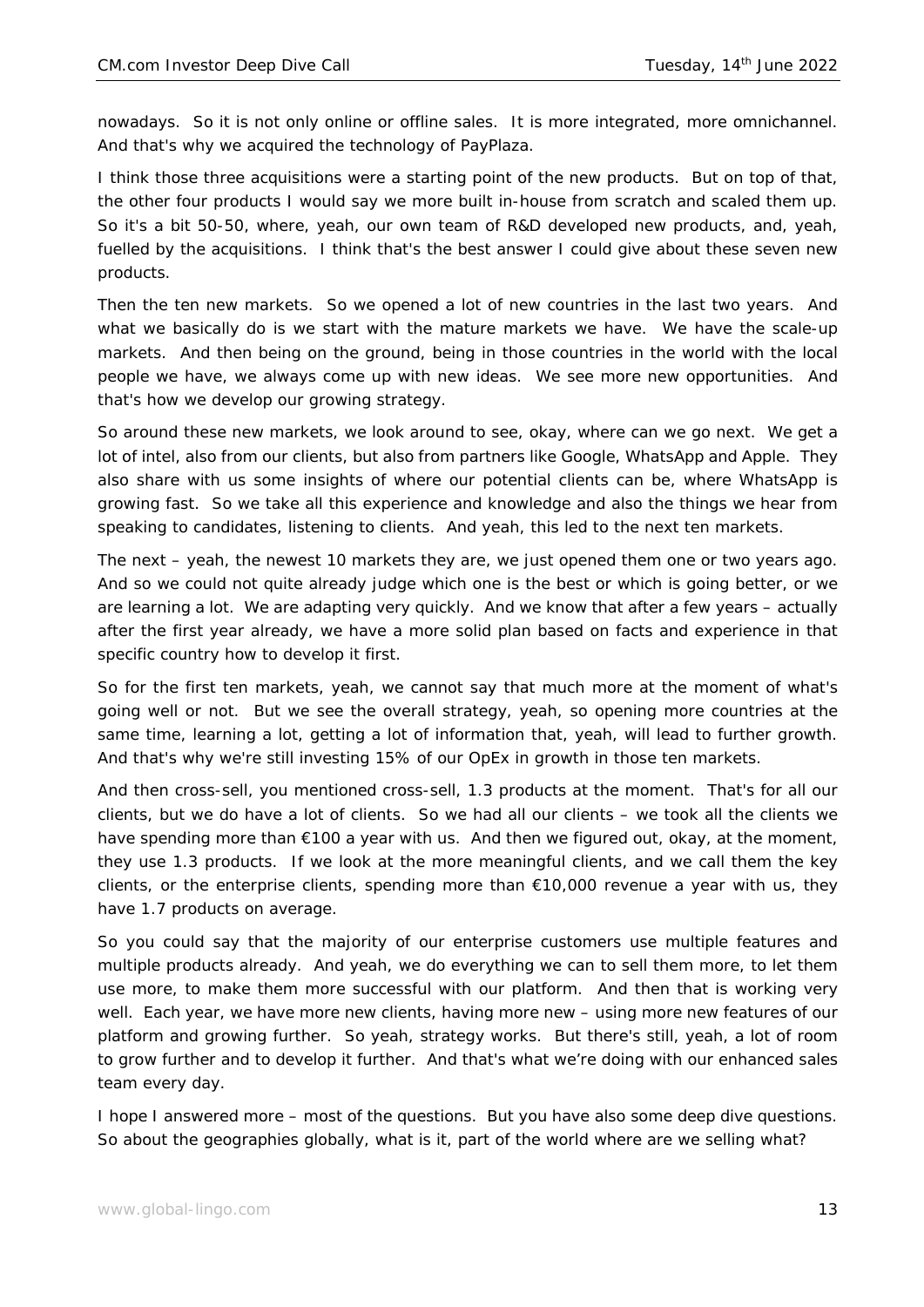I think you could say with CPaaS, we sell it everywhere. We have a lot of global clients using our platform to communicate with all their consumers globally. We share the case of BMW. They communicate – they use our platform to communicate, both with the drivers as their cards[?] through our platform and that's globally. There's Europe, there's US, there's China and all the other countries. So we have a truly global proposition for CPaaS.

Then the newer products. We are more focusing around specific geographies. So payments, we only sell in Europe at the time. This is also connected with a licence we have for Payments. Ticketing, we are even more specific. We are really successful in the Netherlands. We're successful in Belgium, growing fast in UK, starting in Spain. So we really have a country by country approach for Ticketing. And that works well because then we can adapt to the market; we can really understand the markets, build cases and grow from there.

And then we have SaaS, Software-as-a-Service. Our – yeah, I think, it's more and more a main product. This is the first conversation starter we have with our clients. And where do we sell SaaS? I think in all of countries first of all, more than 15 countries we sell already SaaS. But I would say it's quite successful of the most in Europe, Africa, Middle East, US. There we sell the most CPaaS at the moment of SaaS, Software-as-a-Service.

Today, we have less new clients in APAC, China. There is more about CPaaS at the moment, but we also see the first of versions there as well. So that will become more global, but SaaS is today a little bit more western world than the rest of the world, I would say.

And then how will we drive sales and marketing? So you asked about sales. How do we drive sales, to sell more products to the same clients? Now, we are organised in a way that we have account managers, managing the relations with the clients and the renewals. Then we have the customer success managers. They really want to make a client successful, and they know that the client will become more successful if they use more of our product. So this is driving, I think, the uses of more production our platform most.

But also in marketing, it's an important job for marketing to do to really explain how and why you should use the CM to the full extent and full capacity. So if you look in our marketing, if you listen to our story, it's all about one platform, which really makes our clients more successful in managing their relations with their consumers. A lot of enterprise we have and brands as these – those are our clients have millions of consumers. And what they really want is a direct relationship with those consumers. And that's what we provide, whether it's for margin or service, that's what the technology brings. And that's how we sell it in our market that really helps in, yeah, putting this number of average products per client.

A long story but you asked me five questions.

**Brian Manusama:** Thank you, Wim.

**Wim Gille:** Very good. And I'm going to ask a follow-up question, and that's more on the pipeline for the product development. Nigel already asked a few questions about capitalised R&D, depending on looking at the spend about recapitalise about €10 million to €15 million per annum in R&D. So can you give us a bit of an idea in which direction you are spending that R&D, which type of products and basically where do you expect to launch most new key products coming to two years?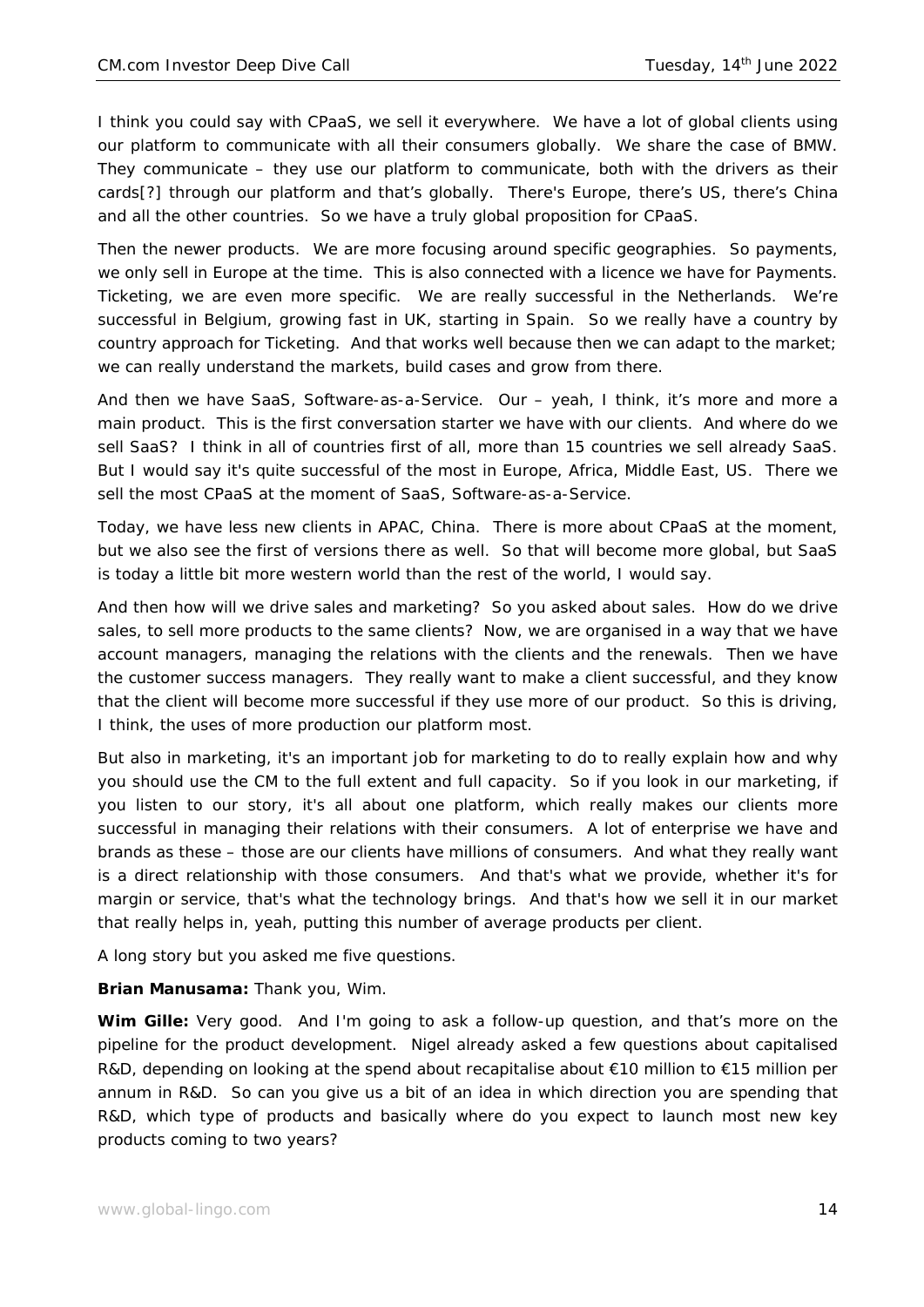**Jeroen van Glabbeek:** Yeah, it's like a semi-financial question with our [inaudible] of R&D. So where are we spending the most dollars in terms of R&D at the moment? I think if we do CapEx as a capitalised part of our R&D, we only do that when we are working today on a product, where we know that we will earn money, but that in the future at least expect it very strongly, and not making money with at the moment. So we don't capitalise our expenses for ongoing developments. It's really for new important products, which we really expect it will become important in the future. So we are investing in our future so to say.

And then if I look in the hundreds of different products going – projects going on in the R&D department, I will take two as a main product at the moment. I think, first of all, is the CCaaS, the communication, the Contact Centre-as-a-service so to say. It is like a €100 billion market in the world, where lot of enterprise and brands spend a lot of money to interact with the consumers through call centres in the past is becoming now more contact centres with not only calling but also messaging and more remote.

It's not only in the call centre in the physical building, but remotely, like we've seen already in some very successful cases. These developments we are – yeah, we are building a really good product there. So Contact Centre-as-a-service, it includes our conversational messaging capabilities with also our calling, voice capabilities. It also combines with our AI technology to understand the conversation, to automate responses, but also our newest AI technology to understand the consumers behind the question in – which are residing in CDP, the customer data platform.

So this is new product, where everything comes together, we call it mobile service clouds. This is really one of the most important R&D projects. And we expect a lot of them going forward, because there's a lot of demand from the market as well.

Then secondly, our second most important R&D product, I would say, is the processing of credit card payments. So we already are a payment service provider. We operate the payments gateway, where we help our clients collect money on their behalf and then pay it through this payment service providing. We do already also have a licence to be an acquirer. And that's where we deal directly with MasterCard and Visa and other credit cards in the world to now to work on better schemes.

But what we – what's quite new also in the Dutch market, but also in Europe is to have developed your own credit card processing platform. And that's also what we do. And we have worked on this for years. We are hoping to release it anytime soon. And that means that we have the full control of the value chain and payments. And that's something we really expect a lot from because it will increase our margin. But it will also increase our capabilities in terms of, yeah, how we can deal with new innovations and how we can work on new innovations together with the credit card customers. So credit card processing is our second most important R&D project going on at the moment.

**Brian Manusama:** Fantastic. Thank you, Jeroen. Anything to add to it from a financial perspective?

**Jörg de Graaf:** No, I think what is interesting in the CapEx that we spent that also there, that is a form of economies of scale. So if you look at CapEx over revenue per product category, if you like, then the amount we have to invest in CPaaS, is, as a percentage, a lot lower than any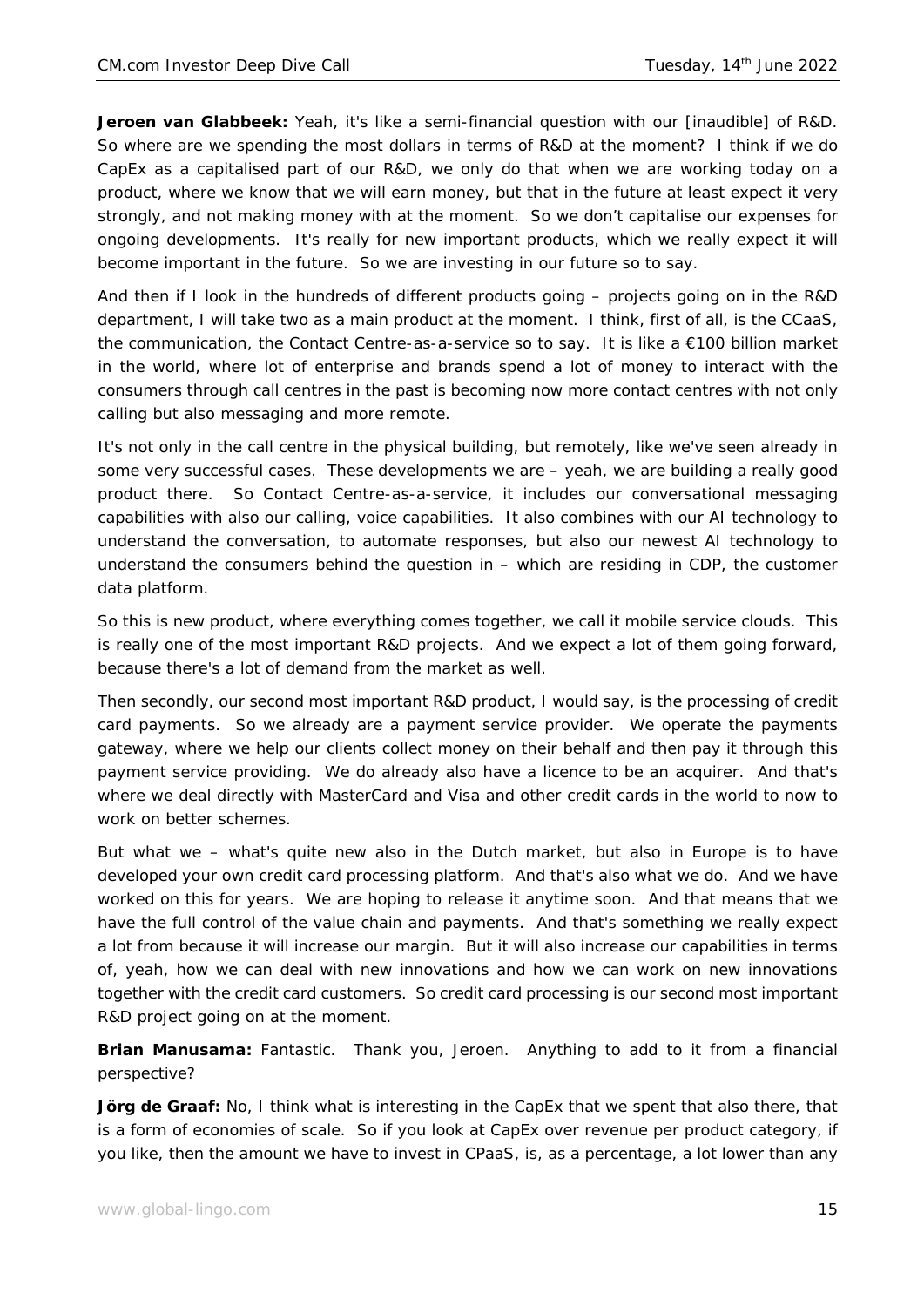other ones. And they're also we do see economies of scale develop. And yeah, that's also what is going to drive the overall CapEx over revenue down in the future.

**Brian Manusama:** Cool. Thank you. Thank you so much. Thank you, Wim, for all the very interesting questions that you shared with us today. Let's go to the next questions, please.

**Operator:** The next question comes from the line of Daan Arends from Kepler Cheuvreux. Please go ahead.

**Daan Arends (Kepler Cheuvreux):** Just one for me, please. I think it's fair to say that CM broadly deteriorating the outlook for most [inaudible] especially Europe since the start of this year. Well, when I look at this path of profitability and I think the broad strokes of this strategy that we're seeing here today, it seems relative [inaudible]. Can you talk a little bit maybe about how recession proof you think your strategy is, and how comfortable would you be [inaudible] enter recession in Europe in 2023 for example?

**Jeroen van Glabbeek:** Shall I start with the answer?

**Brian Manusama:** Sure, go ahead. Yeah.

**Jeroen van Glabbeek:** Yeah, Daan, I couldn't hear every word you asked, because the – we had a bad connection. But I really understood that your questions about recession and recession proofness. And if you look back in our 22 years history, of course, we've worked with many types of economy. We have seen recessions or bad times before. And the great thing about our products is that it has proven to be successful in good times as bad times.

So when everything is growing and thriving, then we go out and we say, okay, we help you with improve your customer experience, and we make you the most beloved brands in the world leveraging with our technology. Nowadays, when we are fear maybe a recession coming up, we see that our clients change their mind and they are more thinking about how can we maybe become more efficient in our call centre, how can we become more direct with our marketing efforts, how can we be more effective when we're spending money in terms of relationship and engagement with our consumers.

So what we basically do is we take our products, leave it as it is, but we change our messaging a little bit, and we make sure that our clients are still successful, but also in the new way of measuring success at the moment. So I think we are – our product is really prepared also to be successful in a potential recession and also in – we know how to grow and earn money in those times as well. So we have to see how everything evolves. But I'm quite confident that the multiple scenarios we work with in the different scenarios, how economy and the world can develop, that we can have success, yeah, in both ways. Yeah. Maybe Jörg also add something as well on this?

**Jörg de Graaf:** Yeah, no, I think you're right. I think, yeah, we, in our portfolio, have proven to be resilient and adaptive. Also, if we reflect back on what happens during the COVID crisis, then, yeah, we also see that initially, the whole market was impacted, including us. Yeah, but then, by applying our technology to whatever is needed at that moment in time to serve our customers best, yeah, we've been able to flip that around. So the timing may be a little bit shaky and bumpy. But I think that's pretty core to who we are as a company, and how we operate being adaptive, not only in the Netherlands but around the world with a broad portfolio. So yeah, I think we have what it takes to anticipate and respond to that.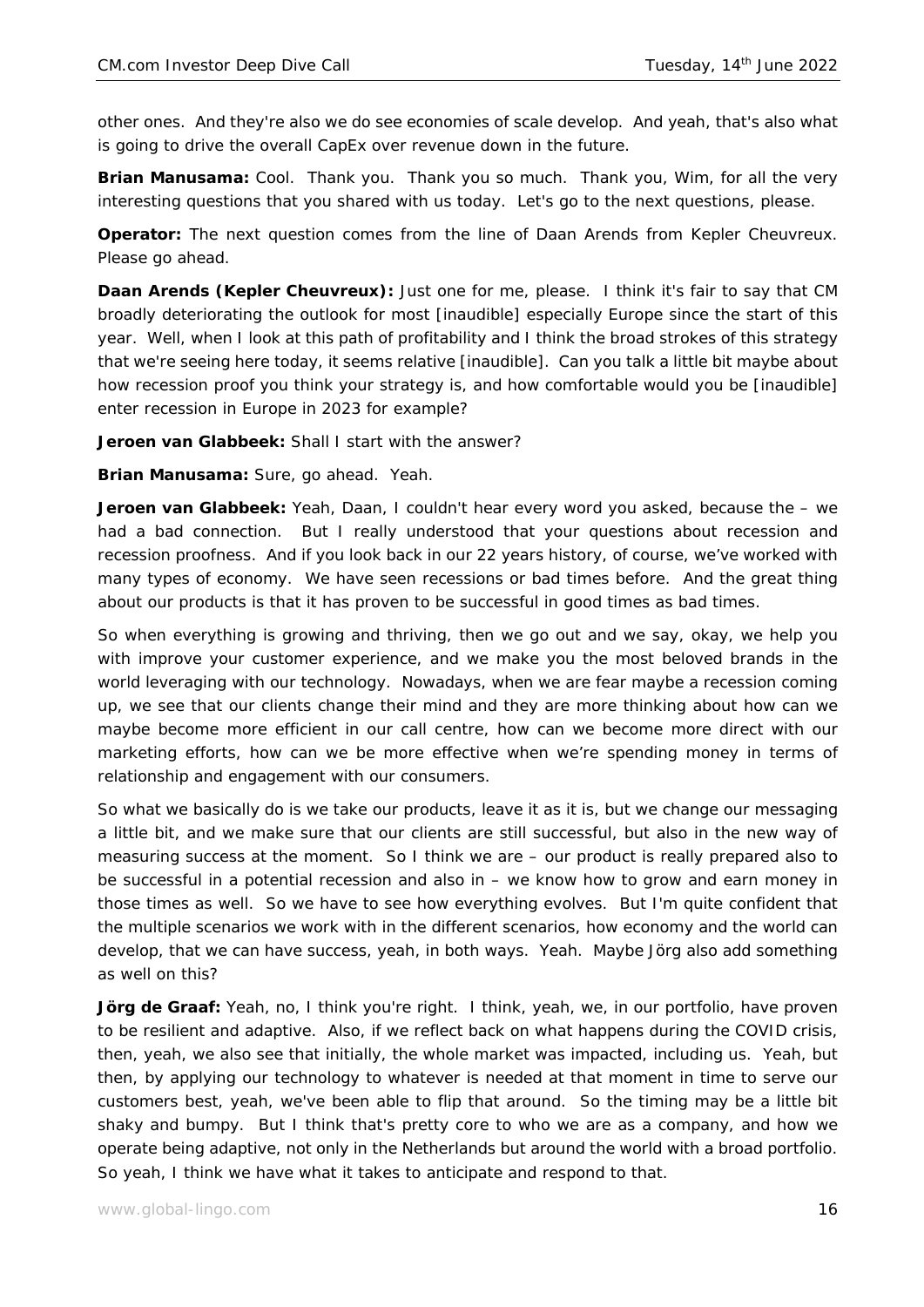**Brian Manusama:** Great. Thank you.

**Daan Arends:** Okay. Thank you.

**Brian Manusama:** Great. We go – thank you, Daan, for your question. And we'll go to the next caller.

**Operator:** The next question comes from the line of Andreas Markou from Berenberg. Please go ahead.

**Andreas Markou (Berenberg):** Yes. Hi, everyone. Thanks very much for the presentation and taking my question. My question is basically a follow-up of the previous question on how recession-proof you are. So let's take a bear case scenario, where inflation keeps rising and that actually puts pressure on your personnel costs. Clients – your clients become more conservative with investment decisions, and thus kind of delay new product acquisition from you. And at the same time, they cut their marketing budgets and overall volumes that you're seeing on your platform, both on payments, but especially on CPaaS. It goes down. How much buffer do you have in your guidance? How conservative is your guidance versus this scenario I just described? Thank you.

**Brian Manusama:** Well, typical. Jörg, it's all yours.

**Jörg de Graaf:** Yes. So thank you for the question. There's a couple of elements that you mentioned. And yeah, obviously, that could happen, or partly maybe are already happening. We think inflation is something that we see all around us right now. For us that, yeah, it's implying a couple of things. So one is the contracts that we have, we're typically able to adjust for inflation. So that gives us a relief of that pressure. So I think that's pretty important to understand.

On the OpEx side, obviously, there's also upward pressure from salaries that are out there in the market, and, yeah, that need to be paid to retain and attract the right talent. Obviously, that's also something that we see happening. At the same time, up to now, we've always had the strategy to recruit most of our people at a relatively junior level and then train them ourselves. So we have our people grow within our organisation to more senior positions.

Up to now, that has resulted in an average cost per FTE that has been flat for the last few years. So yeah, we may be impacted a bit, but we still have that mechanism going. And then, in terms of what buffer there is, if you like, in this outlook, obviously, very major things can happen that will throw this outlook, of course. But what we have not included in this outlook is any means of cost reductions, restructurings, etc.

So if we really have to – if market conditions really become tough, yeah, then there's always other interventions that we could do and that we could act on to make sure that the profitability side, yeah, will still be delivered on. But our intent is, and that's how we also built, we keep growing, we keep investing in growth. And we have some flexibility to move around both in our business model, but also in the – yeah, the dynamics, the KPIs underneath this outlook.

**Brian Manusama:** Fantastic.

**Andreas Markou:** Yeah. That's helpful. Maybe if we go a little bit on the top line. What percentage of your top line is marketing activity related for your clients? Is that something you can give us? Thank you.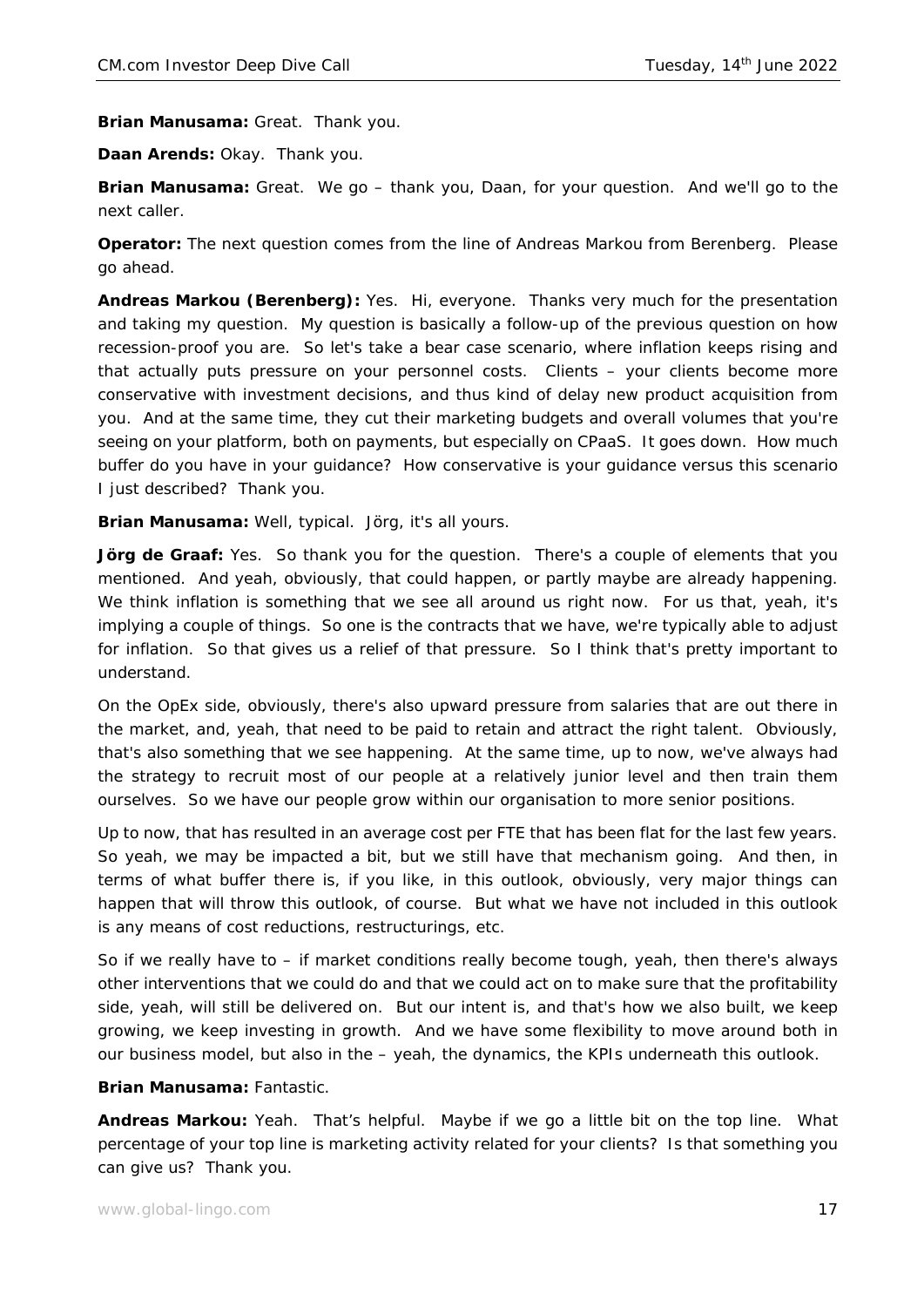**Jörg de Graaf:** Yeah, we don't specify that out exactly, because it's really spread over multiple products. So we have – a part of our SMS business is related to marketing messages. Same goes to bundles, OTT bundles, but then we have our mobile marketing cloud. So yeah, it's really spread over multiple products. So that's not something that is very easily disclosed and projected here.

### **Andreas Markou:** Okay. And –

**Jeroen van Glabbeek:** Yeah, maybe I can add something. Yeah, about your question. Of course, thanks for really good question. Of course, our clients are very careful in how they spend their marketing budgets. But the thing is that what we offer to the market is a more effective and more efficient way of communicating with your audience. It's direct. You don't have to advertise not on television, not in the newspaper, not on social media. You have your own direct database, whether that's email or phone numbers, you have your own data, your own data platform which you provides, and then you can reach out and go directly to your existing customers and consumers.

And this is very valuable for our clients, also for the clients who use us as a marketing methodology. And especially in some long-term, this is, yeah, to be expected. We can expect a bit more growth from this instead of decline. Yeah, if you really are careful with your marketing budget, you should spend more of it with CM.com I would advise.

#### **Brian Manusama:** Great.

**Andreas Markou:** Okay. Thank you very much.

**Brian Manusama:** Thank you, Andreas. All right. We have some additional questions. Let's go to the next one.

**Operator:** The next question comes from the line of Nigel van Putten from Kempen & Co. Please go ahead.

**Nigel van Putten:** Hi. Thanks. A couple of follow ups, and actually, yeah, back to the recession. So I haven't – I don't think we can download the slides yet. But I'm looking at sort of your previously communicated targets to the market, where revenue growth is 30% in the medium term. Now, I haven't specifically seen that in the presentation today but that's still there, right? And that should be 30 - that should be read as 30% per annum in the next couple of years. Is that the correct assumption?

**Jörg de Graaf:** Yeah. That's the – we're not adjusting any of the guidance we already issued.

**Nigel van Putten:** Okay. And then maybe to clarify, because 26% gross margin last year. Now guidance in the medium term read  $'25$ ,  $'26 - 2025$ , 2026 towards the high end of 20s. Let's read that as 29%. So that's about 3 percentage points. Now, how should we get to a 20% EBITDA margin in the long-term? Do you see that growth accelerating because it's 3 percentage points in about three to four years? Will that increase faster as we move into the later part of the decade? Because, yeah, I'm assuming that 15-20% OpEx will still be there. So I can't really get to 20% EBITDA margin even in longer term, even beyond 2030 based on the assumption I'm making, but maybe I'm incorrect. If you could give a little bit more colour, especially on the gross margins, that will be helpful.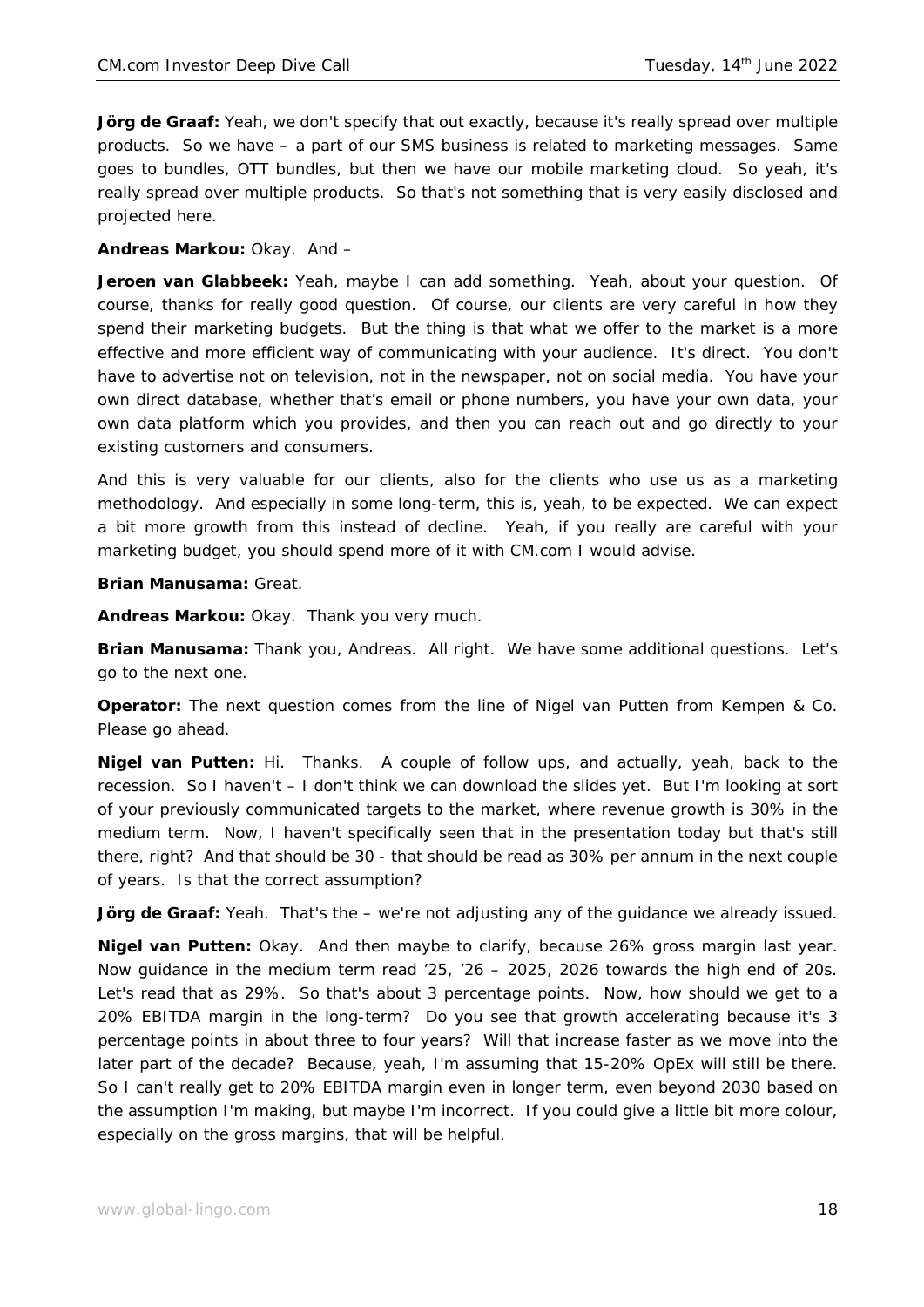**Jörg de Graaf:** Yeah, absolutely. So indeed, in the short-term, we see – right now, we see some stabilisation because of the mixed effects due to the tailwinds that we've had from COVID tapering off a little. So in the short-term, yeah, we have some effects, yeah, that we kind of cover with extra growth, mostly from our SaaS business and our Ticketing business that's now picking up.

Going forward, yeah, we do indeed expect an acceleration in the longer term. So by now, it's about a 1% step up annually. But as we are selling more of our SaaS products and more products to our customers, yeah, we see that there's an acceleration coming up there in the future. Yeah, but we also don't want to be like overly ambitious and optimistic, as you know us. So in that sense, for the mid-terms, so the next three-ish years, we stick to about 1% a year.

**Nigel van Putten:** That's clear. Thank you very much.

**Brian Manusama:** Thank you so much, Nigel, for your question. Few more to go. Let's go to the next question.

**Operator:** And the next question comes from Wim Gille. Please go ahead.

**Wim Gille:** Yes, good afternoon again. In terms of margin, let's say, development, obviously, we have the mid-term margin and the mix effects that are kind of increasing the gross margin in the coming years. However, for 2022, obviously, we have a bit of a, let's say, retraction of the margins, predominantly in the CPaaS business, as to the voice business is basically coming down in terms of percentage of the sale to CPaaS business. And if I read the presentation correctly, your voice business is doing about somewhere in the mid-30s in terms of gross margin, whereas the messaging business is doing below 20s on average. So where do we stand as percentage of total revenues? Sorry, as percentage of total revenues, the voice as percentage of total CPaaS revenues this year? Where do you see that heading in 2022? And should we expect that business to start growing again as a percentage of total revenues after 2022, as the headwinds from COVID, in this particular line – the business line are over? Or should we keep it stable? Or how should we read that? It's a bit of a messy question as well.

**Brian Manusama:** Thank you for that. Jörg?

**Jörg de Graaf:** Yeah. So let me first give an answer and then maybe, Jeroen, you want to add to that? Yeah. So indeed, I think you're right in your assessment of our – a breakdown of our CPaaS portfolio with SMS and voice. The tailwinds that we've had that are sort of winding down or have already wind down – wound down are having a negative impact on our growth, if you look at it also for this year of about 10-15%.

So even though the guidance that we gave of 30-40% growth that already incorporates the pressure of the tailwinds from voice that are tapering off and so pulling our underlying growth down by about 10-ish, little over 10%. So yeah, that's, I think, a very good thing to. Afterwards – after that has gone, we believe that there is a very attractive use case for voice in our portfolio, especially if you look at our Contact Centre-as-a-service. There, yeah, voice is still the largest channel. And therefore, as we grow and scale our SaaS business, that channel will become more important as well. So we do believe that there is a very specific growth path for voice within our current portfolio setup.

Maybe Jeroen, you want to add to that or?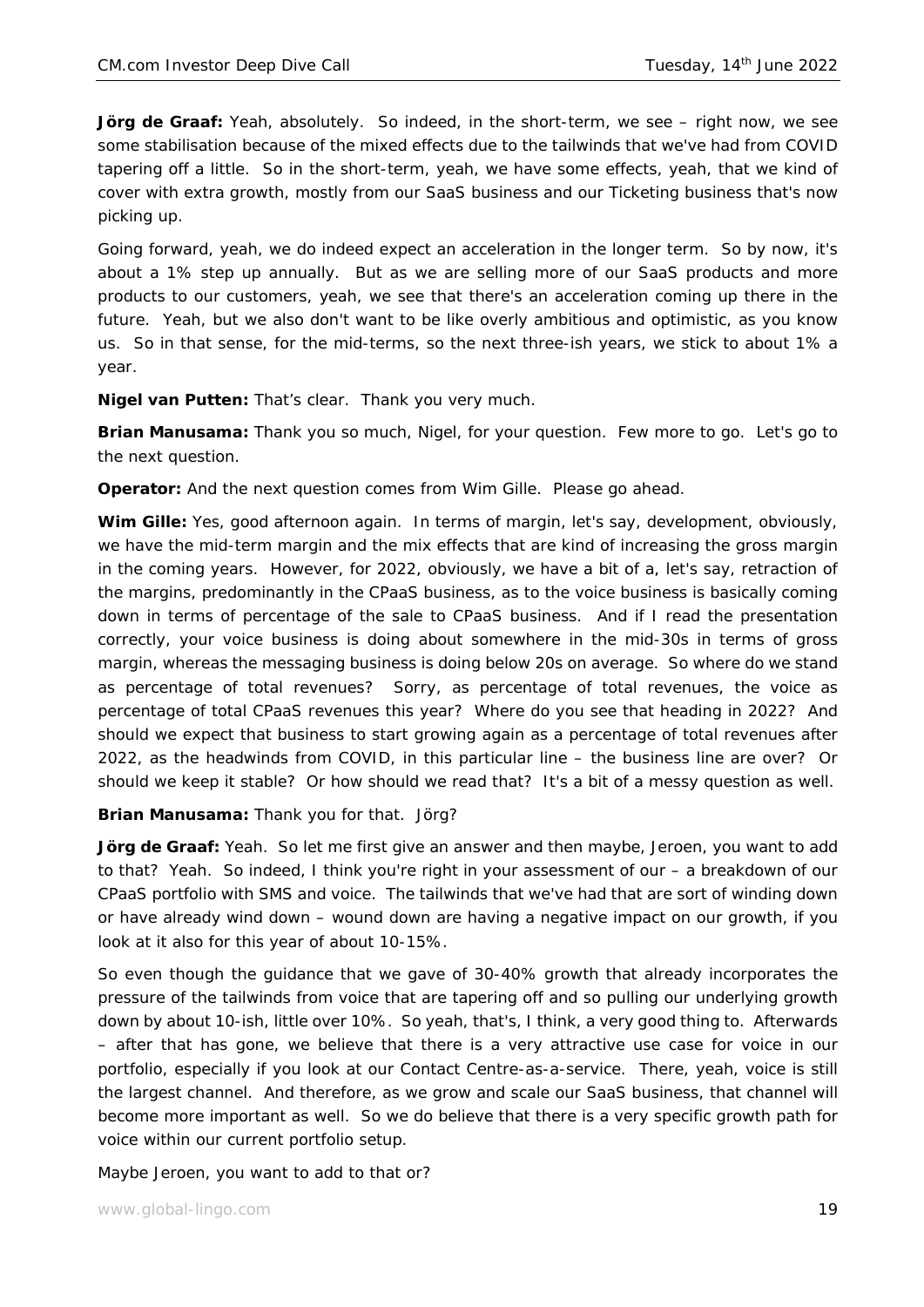**Jeroen van Glabbeek:** No, I think – yeah, no – yeah, it was also part of the question, Wim about the margin. How will this impact margin if voice temporary goes down and then goes up again, how will that play with our margin? Yeah, I think it will not help us forwards in moving our margin up. That's coming from cross-sell. That's coming from SaaS. That's coming from payments. It's coming from the recovery of ticketing, as we see. When everything opens again, we see a lot of more tickets happening. So the crowds and new clients, new products, and new markets will really drive margin up.

But indeed, in a really short-term, this – yeah, there is still with a bit sort of headwind anymore with voice during COVID. Well, it's not helping, but we think – yeah, if we put everything together, that our margin will go up in the upcoming years towards high 20s. But there's not the end. I think after that, there are still a lot of reasons why it can even go up further because payments has a higher margin. Ticketing has a high margin. SaaS has a higher margin. So this is – the start which we see for the upcoming years.

And then after that  $-$  we are a long-term company. We are existing for 22 years. We  $-1$  hope to be here for the next 22 years and together with the rest and we will have ample time to grow further in terms of margin. And in the meantime, yeah, when we scale when we grow, economies of scale will kick in. We will become more efficient in terms of sales. And we see already the payback time of sales and marketing efforts is becoming shorter, so which is positive.

And altogether this, yeah, this will drive us forward. But you're right about what you mentioned about voice in short term.

**Brian Manusama:** Great.

Wim Gille: So to rephrase the question, make it very simple. This year, you have a tailwind on the voice part within the CPaaS portfolio. As of 2023, do you expect voice to grow faster than SMS? Or do you expect SMS to grow faster than voice?

**Jeroen van Glabbeek:** Yeah, I think we cannot originally be comment on that at the moment because you know what, at least with CPaaS, it's a big market. It's fast growing, and we are one of the best in the world. We are the fastest growing CPaaS company in the world at the moment, if you look at organic growth, and this is such an attractive growth. So we always try to outperform growth. And we are successful in doing that with payments and SaaS and all the new things. But yeah, it's still a very attractive market.

And we're glad that we are in CPaaS markets, which is a very positive part of the whole tech worlds. It's a big market. It's growing fast. And we are playing a very good role in it. So we're happy with it. But I cannot comment exactly on how fast one or the other will grow relative to each other at the moment.

**Wim Gille:** Great. Thank you very much.

**Brian Manusama:** Thank you. Any other questions are there?

**Operator:** There are no further questions, so I will hand back to your host to conclude today's conference. Thank you.

**Brian Manusama:** No more question guys. So we have come to the end of this Investor Deep Dive. Thank you very much for joining us here today. And we'll hope to speak to you soon